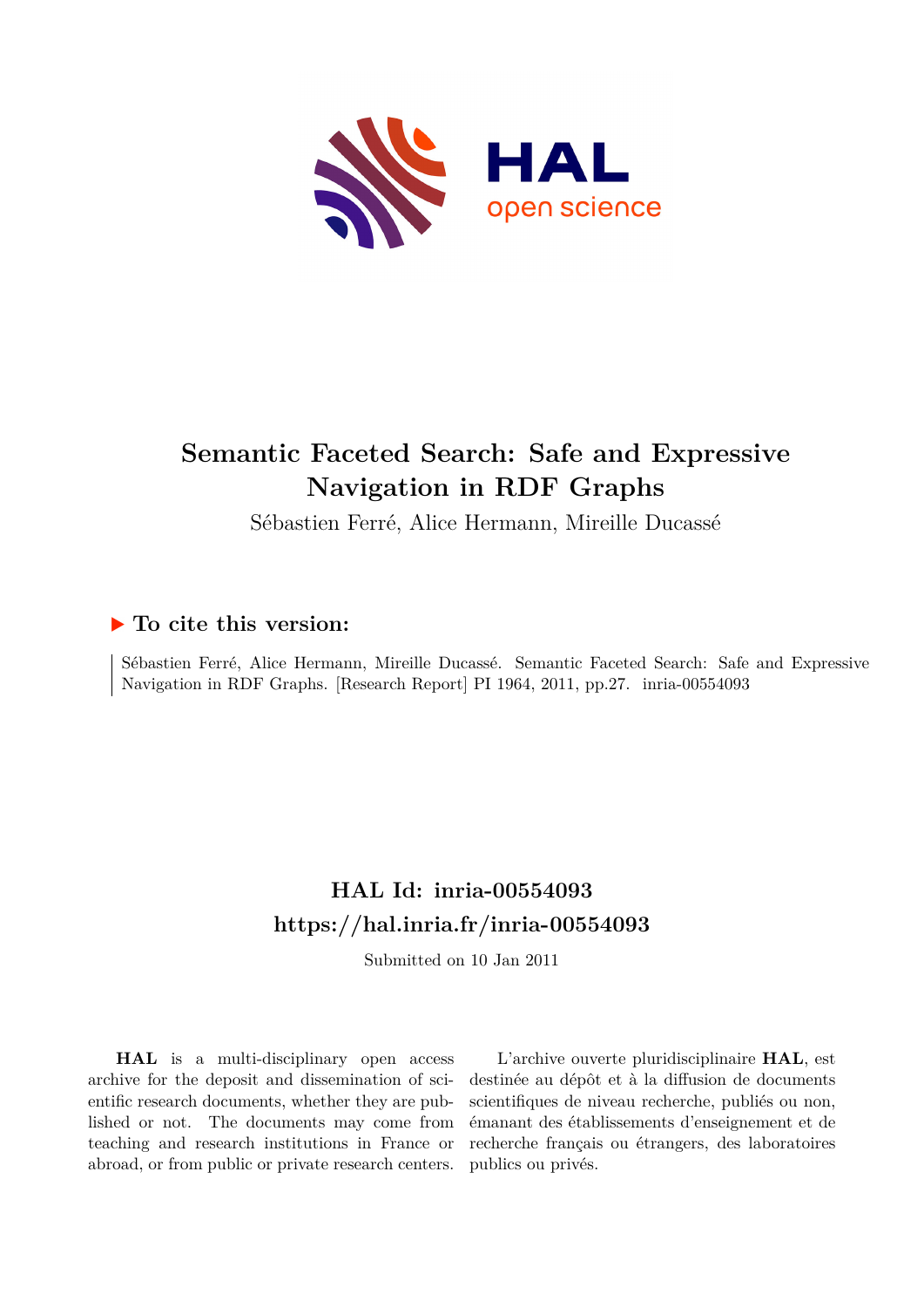Publications Internes de l'IRISA ISSN : 2102-6327 PI 1964 – Janvier 2011



# Semantic Faceted Search: Safe and Expressive Navigation in RDF Graphs

Sébastien Ferré $^*$ , Alice Hermann $^{**}$ , Mireille Ducassé $^{***}$ {Prenom.Nom}@irisa.fr

Abstract: Faceted search and querying are the two main paradigms to search the Semantic Web. Querying languages, such as SPARQL, offer expressive means for searching knowledge bases, but they are difficult to use. Query assistants help users to write well-formed queries, but they do not prevent empty results. Faceted search supports exploratory search, i.e., guided navigation that returns rich feedbacks to users, and prevents them to make navigation steps that lead to empty results (dead-ends). However, faceted search systems do not offer the same expressiveness as query languages. We introduce semantic faceted search, the combination of an expressive query language and faceted search to reconcile the two paradigms. The query language is basically SPARQL, but with a syntax that extends Turtle with disjunction and negation, and that better fits in a faceted search interface: LISQL. We formalize the navigation of faceted search as a navigation graph, where nodes are queries, and navigation links are query transformations. We prove that this navigation graph is safe (no dead-end), and *complete* (every query that is not a dead-end can be reached by navigation). That formalization itself is a contribution to faceted search. A prototype, Camelis 2, has been implemented, and a usability evaluation with graduate students demonstrated that semantic faceted search retains the ease-of-use of faceted search, and enables most users to build complex queries with little training.

Key-words: semantic web, faceted search, query language, exploratory search, navigation, expressiveness

#### Recherche à facettes sémantique : une navigation sûre et expressive dans les graphes RDF

Résumé : La recherche à facettes et l'interrogation sont les principaux paradigmes de recherche d'information dans le Web sémantique. Les langages de requêtes, tels que  $SPARQL$ , offre une grande expressivité pour l'interrogation de bases de connaissances, mais ils sont difficiles d'utilisation. Les assistants de requêtes aident les utilisateurs à écrire des requêtes bien formées, mais ils n'empêchent pas les résultats vides. La recherche à facettes permet une recherches exploratoire, c'est-à-dire une navigation quidée offrant aux utilisateurs des résultats riches et leur permettant d'éviter des résultats vides  $(impasses).$  Cependant, les systèmes de recherche à facettes n'offrent pas la même expressivité que les langages de requêtes. Nous introduisons la recherche à facettes sémantique, la combinaison d'un langage de requêtes expressif et de la recherche à facette afin de réconcilier les deux paradigmes. Le langage de requête est basé sur SPARQL, mais avec une syntaxe qui étend la notation Turtle à la disjonction et à la négation, et qui convient mieux à une interface de recherche à facettes: LISQL. Nous formalisons la navigation de la recherche à facettes par un graphe de navigation, où les noeuds sont des requêtes et les liens de navigation sont des transformations de requêtes. Nous prouvons que ce graphe de navigation est sûr (pas d'impasse) et complet (toute requête qui n'est pas une impasse peut être atteinte par navigation). Cette formalisation elle-même constitue une contribution à la recherche à facettes. Un prototype, Camelis 2, a été implémenté et une étude d'utilisabilité avec des étudiants de master a permit de démontrer que la recherche à facettes sémantique conserve la facilité d'utilisation de la recherche à facettes et permet à la plupart des utilisateurs de construire des requêtes complexes avec peu de pratique.

Mots clés : web sémantique, recherche à facettes, langage de requêtes, recherche exploratoire, navigation, expressivité

Équipe LIS, Université de Rennes 1

<sup>\*\*</sup> Équipe LIS, INSA Rennes

 $\stackrel{***}{\sim}$ Équipe LIS, INSA Rennes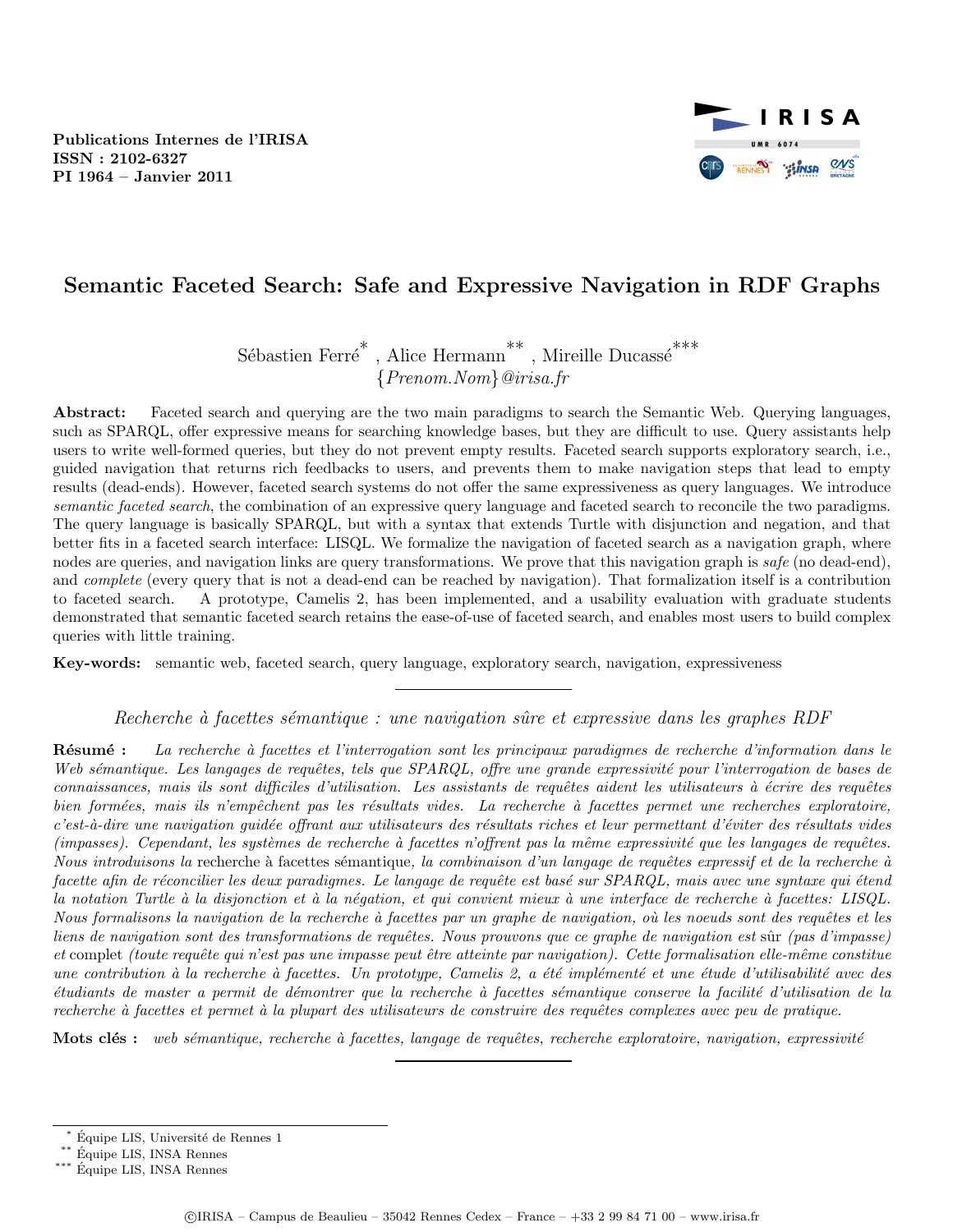# 1 Introduction

With the growing amount of available resources in the Semantic Web (SW), it is a key issue to provide an easy and effective access to them, not only to specialists, but also to casual users. The challenge is not only to allow users to retrieve particular resources (e.g., flights), but to support them in the exploration of a domain knowledge (e.g., which are the destinations? Which are the most frequent flights? With which companies and at which price?). We call the first mode *retrieval search*, and, following Marchionini [Mar06], the second mode *exploratory search*. Exploratory search is often associated to *faceted* search  $[HEE^+02, ST09]$ , but it is also at the core of Logical Information Systems  $[FR04]$ , and Dynamic Taxonomies  $[Sa00]$ . Exploratory search allows users to find information without a priori knowledge about either the data or its schema. Faceted search suggests restriction values along various facets, i.e., dimensions of data, and only those that are relevant to the current selection. This has the advantages to remove the need to write queries, and to prevent dead-end queries, i.e., queries with no answer. Therefore, faceted search is easy and safe: easy because users only have to choose among the suggested restriction values, and safe because, whatever the choice made by users, the resulting selection is not empty. Logical information systems and dynamic taxonomies have a different presentation, but they work along the same principles. The selections that can be reached by navigation correspond to queries that are generally limited to conjunctions of restriction values, possibly with restricted negation and disjunction. This is far from the expressiveness of query languages for the semantic web, such as SPARQL<sup>1</sup>. SlashFacet [HvOH06] and BrowseRDF [ODD06] are faceted search systems for RDF data that extend the expressiveness of reachable queries, but still to a small fragment of SPARQL. For instance, both of them allow for neither cycles in graph patterns, nor unions of graph patterns (disjunction).

Querying languages for the semantic web, such as SPARQL [AG08], OWL-QL [FHH04], or SPARQL-DL [SP07], are quite expressive but are difficult to use, even for specialists. They do not return enough feedback to offer exploratory search, and nothing prevents users to write a query that has no answer. Indeed, even if users have a perfect knowledge of the syntax and semantics of the query language, they may be ignorant about the data schema, i.e., the ontology. If they also master the ontology or if they use a query assistant (e.g.,  $Prot\acute{e}g\acute{e}^2$ ) or an auto-completion system (e.g., Ginseng [BKK05]), the query will be syntactically correct and semantically consistent w.r.t. the ontology but it can still produce no answer (e.g., it makes sense to ask for a flight from Rennes to Washington, but it happens that there is none).

The contribution of this paper is to extend faceted search to the semantic web, so as to offer an exploratory search that is (1) easy to use, (2) safe, and (3) expressive. Ease-of-use and safeness are retained from existing faceted search systems by keeping their general principles, as well as the visual aspect of their interface. Expressiveness is obtained by representing the current selection by a *query* rather than by a set of items, and by representing navigation links by *query transformations* rather than by set operations (e.g., intersection). We first formally define the *navigation graph* that results from the query language and safe query transformations, and we then prove that every query that is not a dead-end is reachable starting from the most general query (*navigation completeness*). In this way, the expressiveness of faceted search is determined by the expressiveness of the query language, rather than by the combinatorics of user interface controls. In this paper, the query language is based on SPARQL graph patterns, but with a syntax that extends Turtle with disjunction and negation, and that better fits in a faceted search interface: LISQL. To satisfy navigation completeness, a number of query transformations have to be introduced, which have no counterpart with set operations and are not all easy to define on SPARQL graph patterns: e.g., switching between the nodes of a graph pattern (focus change), forming cycles with variables, and introducing generalized disjunction or negation.

The use of queries for representing selections in faceted search has other benefits than navigation expressiveness. The current query is an intensional description of the current selection that complements its extensional description (listing of items). It informs users in a precise and concise way about their exact position in the navigation graph. It can easily be copied and pasted, stored and retrieved later. Finally, it allows expert users to modify the query by hand at any stage of the navigation process, without loosing the ability to proceed by navigation.

The paper is organized as follows. Section 2 gives preliminaries about the Semantic Web and faceted search. Section 3 is an informal presentation of *semantic faceted search*, based on our prototype implementation Camelis 2. The LISQL syntax is motivated and formally defined in Section 4, and query transformations are defined in Section 5. The theoretical core of semantic faceted search is given in Section 6 with the definition of the navigation graph, and the proof that it is safe and complete. This section also provides some groundings for the user interface that is presented in Section 3, as well as a discussion about complexity issues. Section 7 reports about a user study that demonstrates the usability of our approach. Our approach is also compared in Section 8 to other work in faceted search and query languages for the Semantic Web. Section 9 concludes this paper.

 $^1$ see http://www.w3.org/TR/rdf-sparql-query/

 ${}^{2}$ See http://protege.stanford.edu/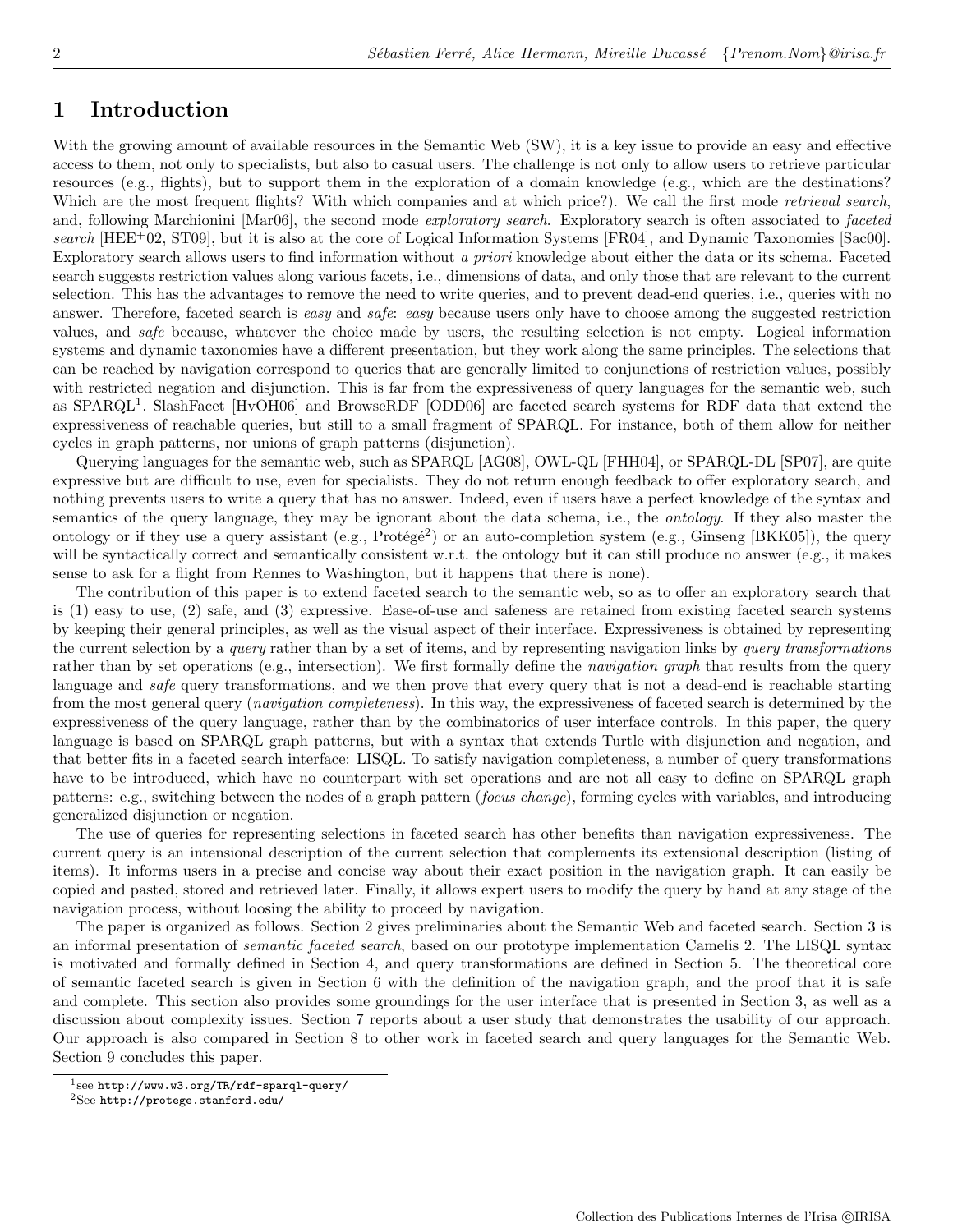

Figure 1: A graphical representation of a graph pattern.

### 2 Preliminaries

### 2.1 Semantic Web

The Semantic Web (SW) is founded on several representation languages, such as RDF, RDFS, and OWL, which provide increasing inference capabilities [HKR09]. The two basic units of these languages are resources and triples. A resource can be either a URI (Uniform Resource Identifier), a literal (e.g., a string, a number, a date), or a *blank node*, i.e., an anonymous resource. A URI is the absolute name of a *resource*, i.e., an entity, and plays the same role as a URL w.r.t. web pages. Like URLs, a URI can be a long and cumbersome string (e.g., http://www.w3.org/1999/02/22rdfsyntaxns#type), so that it is often denoted by a qualified name (e.g.,  $\texttt{rdf:type}$ ). We assume pairwise disjoint infinite sets of URIs  $(U)$ , blank nodes  $(B)$ , and literals  $(L)$ . The set of *resources* is then defined as  $R = U \cup B \cup L$ .

A triple  $(s, p, o)$  is made of 3 resources, and can be read as a simple sentence, where s is the subject, p is the verb (called the predicate), and  $o$  is the object. For instance, the triple  $(ex:Bob, rdf:type, ex:man)$  says that "Bob has type man", or simply "Bob is a man". Here, the resource ex:man is used as a class, and rdf:type is used as a property, i.e., a binary relation. The triple (ex:Bob,ex:friend,ex:Alice) says that "Bob has friend Alice", where ex:friend is another property. The triple (ex:man,rdfs:subClassOf,ex:person) says that "man is subsumed by person", or simply "every man is a person". The set of all triples of a knowledge base forms a RDF graph.

**Definition 1 (RDF graph)** An RDF graph is defined as a set of triples  $(s, p, o) \in (U \cup B) \times U \times (U \cup B \cup L)$ , where s is the subject, p is the predicate, and o is the object.

A vocabulary is a set of resources having a meaning defined by convention. RDF(S) is a vocabulary used to represent the membership to a class (rdf:type), subsumption between classes (rdfs:subClassOf), subsumption between properties (rdfs:subPropertyOf), the domain (rdfs:domain) and range (rdfs:range) of properties, the meta-class of classes (rdfs:Class), the meta-class of properties (rdf:Property), etc. OWL introduces additional vocabulary to represent complex classes and properties: e.g., restrictions on properties, intersection of classes, inverse properties. The variant OWL-DL is the counterpart of Description Logics  $(DL)$   $[BCM<sup>+</sup>03]$ , where resources are individuals, classes are concepts, and properties are roles. A RDF graph that uses the OWL vocabulary to define classes and properties is generally called an *ontology*. Each vocabulary comes with a semantics, and the richer the vocabulary is, the more expressive and the more complex inference is.

Vocabulary for genealogy. For illustration purposes, we consider RDF graphs about genealogical data. To this purpose, we introduce a custom vocabulary for genealogy. The URIs of this domain are associated to a namespace (gen:). This prefix is omitted if there is no ambiguity. Resources can be persons, events, places or literals such as names or dates. Persons belong either to the class of men or to the class of women, may have a firstname, a lastname, a sex, a father, a mother, a spouse, a birth, and a death. A birth or a death is an event that may have a date and a place. Places can be described as parts of larger places. The classes of men and women are declared as subclasses of the class of persons. The properties father and mother are declared as subproperties of the property parent.

Query languages provide on semantic web knowledge bases the same service as SQL on relational databases. They generally assume that implicit triples have been inferred and added to the base. The most well-known query language, SPARQL, reuses the SELECT FROM WHERE shape of SQL queries, using graph patterns in the WHERE clause. For instance,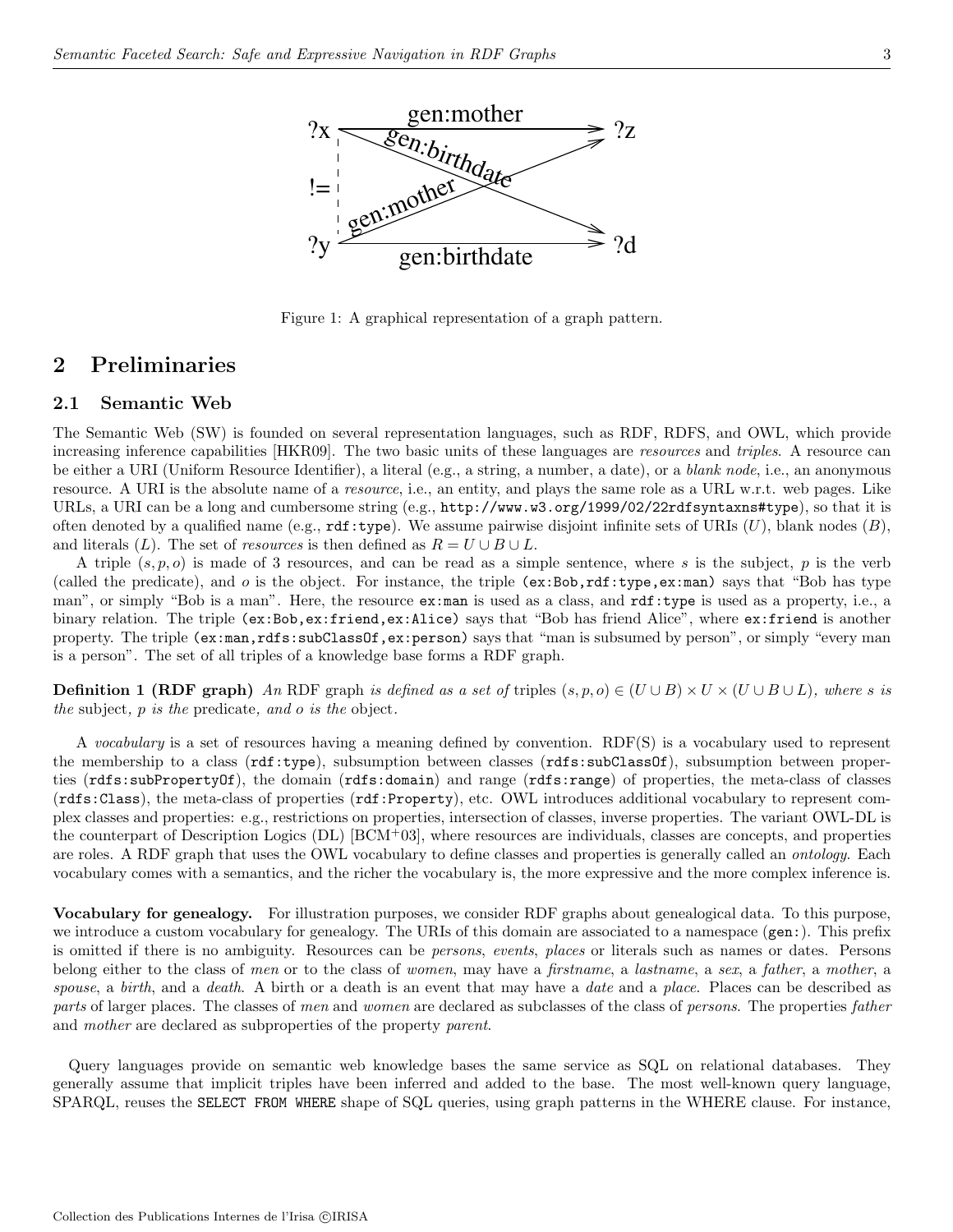twin siblings can be retrieved by the following query:

```
SELECT DISTINCT ?x ?y FROM <mygen.rdf>
WHERE { ?x gen:mother ?z. ?x gen:birthdate ?d.
        ?y gen:mother ?z. ?y gen:birthdate ?d
        FILTER ?x := ?y }
```
Figure 1 shows a graphical representation of the graph pattern of this query, where arrows represent triples oriented from the subject to the object. The query reads "two persons ?x and ?y are twins if they share a same mother and a same birthdate, and are different". The FILTER condition is necessary because nothing prevents two variables to bind to a same resource. In the following, we use the compositional syntax and semantics of graph patterns, as introduced by Angles and Gutierrez [AG08]. It is proved equivalent to the standard semantics, and its compositionality makes it easier to manipulate. The atomic graph patterns are triple patterns, and the composing binary operations (with their respective relation algebra operation) are AND (join), UNION (set union), MINUS (set difference), and OPT (left join). The operations AND and UNION are associative and commutative. Another operation, FILTER, combines a graph pattern and a filter constraint, which is a Boolean combination of atomic filter constraint. The only atomic filter constraint we need in this paper is equality, either between 2 variables ( $2x = 2y$ ), or between a variable and a resource ( $2x = r$ ). As an example, the graph pattern of the above query can be rewritten as ((?x,gen:mother,?z) AND (?x,gen:birthdate,?d) AND (?y,gen:mother,?z) AND  $(?y,gen:birthdate, ?d)$ ) FILTER  $\neg$  $(?x = ?y)$ .

Additionally, we introduce the empty graph pattern, denoted 1, which acts as a neutral element for operation AND; and  $R(?x)$  as a shorthand for the triple pattern  $(?x, rdf:type, rdfs:Resource)$ , forcing the variable  $?x$  to bind to a resource of the dataset.

### 2.2 Faceted Search

Faceted search [HEE+02, ST09] covers a family of user interfaces for browsing a collection of items. It is becoming a de facto standard in e-commerce websites, and its scope of application is wide (see Chap. 9 in [ST09]). It is suitable for retrieval search, i.e., the quick retrieval of an item already known to the user. It is also suitable for exploratory search [Mar06], i.e., the discovery of the objects that best suits the needs of the user, who has no prior knowledge of the item collection. An example of the later is when users want to buy a new camera. They do not know which models exist and what their features are, but they have constraints and preferences such as low cost, high resolution, or brand. Faceted search systems guide users through the item collection, and give them the feeling to have considered all the possibilities. At each navigation step, users only have to make a choice among a set of alternatives that are suggested by the system.

The data model underlying faceted search is simple. Each item is described along a set of facets, or dimensions. Each facet has a range of values. Therefore, each item is described by a set of pairs (facet,value), which we call *features*. A facet is not necessarily defined on all items. At any navigation step, the focus is defined as a set of items. The initial focus is generally the whole item collection. From the current focus, a set of restriction values are computed and displayed to the user. A restriction value is a feature that matches at least one item of the current focus. Each restriction value is generally accompanied by the number of items it matches. Restriction values are organized by facets, and for the sake of conciseness, most facets are initially collapsed, and expanded on demand. On the one hand, restriction values provide a summary of the current focus. On the other hand, each restriction value is a selector for a subset of the focus. The summary plays a crucial role in exploratory search because for each facet it shows only and all of the relevant values for the current focus. This allows for the informed choice of a restriction value: e.g., the lowest price or the highest resolution that is available given previous selected restriction values. The selection of a restriction value entails a change of the focus, which becomes a subset of the previous focus, and a new set of restriction values to reflect the new focus. The list of all selected restriction values is generally displayed, and any of them can be removed by users, leading to a larger focus. This is useful to relax a constraint, for example in order to get more choices. The list of all selected restriction values can be seen as a *query*, which in general is limited to a conjunction of restriction values, while restricted forms of negation and disjunction are sometimes available.

Dynamic Taxonomies (DT) [Sac00, Sac06, ST09] are a brand of faceted search, where a multidimensional taxonomy is used instead of facets and values. In fact, facets and values form a two-level taxonomy, with facets at the first level, and values at the second level. Using taxonomies of arbitrary depth allows for features at different granularity levels. For instance, a facet of date can be used at the levels of days, weeks, months, years, etc. Weeks and months can be combined because taxonomies need not be trees but can be directed acyclic graphs. Features are also called concepts, and the generalization ordering between features is called subsumption. Taxonomies are multidimensional, in that several features, even under a same facet, can be attached to a same item. This is useful with a facet of topics as a same item can match several topics. The term "dynamic taxonomy" stands for the fact that the summary is now a subset of the taxonomy, which dynamically adapts to the focus.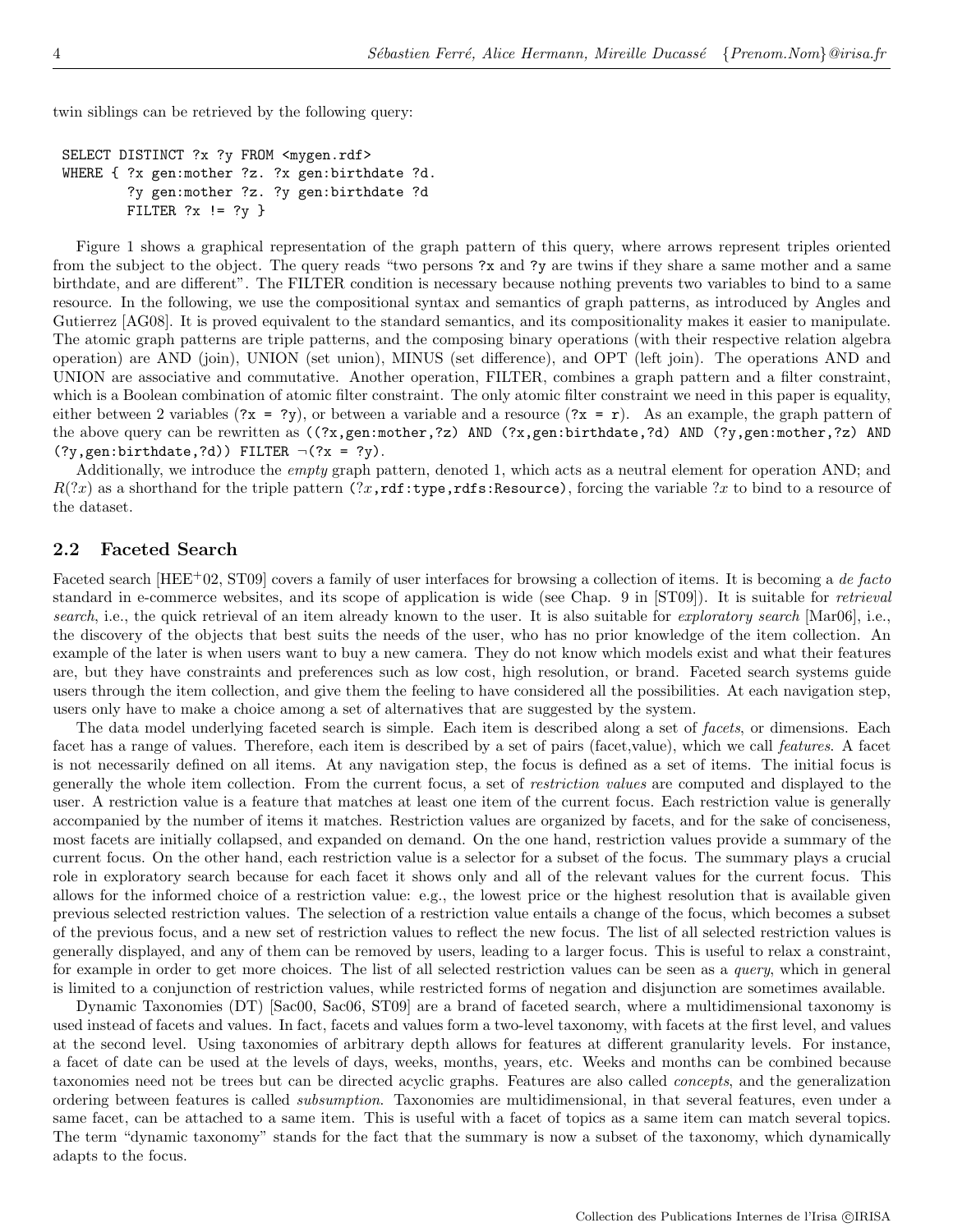Logical Information Systems (LIS) [FR00, FR04] are another brand of faceted search that has been developed in our team since 1999, on the basis of Formal Concept Analysis [GW99] and logic-based information retrieval [vR86]. For what concerns us here, logical information systems can be defined as an extension of dynamic taxonomies, where features are the formulas of an ad-hoc logic, and subsumption is defined by logical inference rather than explicitly [FR07]. Using logics enhances the expressiveness of features and queries, as well as the design and engineering of complex taxonomies (see Chapter 8 in [ST09]). In LIS, the focus is defined as the set of answers, called *extension*, of the query, and changes of the focus are done through changes of the query. In addition to navigation, LIS provide direct querying for expert users, and query-by-examples to find items similar to a given set of examples.

## 3 Semantic Faceted Search: an Informal Presentation

This section gives an informal presentation of semantic faceted search, before formally defining it and proving its properties in further sections. This presentation is based on our prototype implementation, Camelis  $2<sup>3</sup>$ , which is an important evolution of Camelis [Fer09], a LIS implementation. Camelis 2 can import RDF/XML files without the need for data preparation or configuration. It gives access to all information in a RDF graph, and even takes into account some of the semantics of RDF(S): the hierarchy of classes (rdfs:subClassOf), the hierarchy of properties (rdfs:subPropertyOf), and the inheritance of types (rdf:type). Camelis 2 gives access to all kinds of entities, including literals such as dates, reified triples, and meta-entities such as classes, properties, and even meta-classes such as rdfs:Class.

To illustrate our presentation, we use the genealogical vocabulary introduced in Section 2.1, and we use genealogical datasets converted from GED files<sup>4</sup>. In particular, we use a dataset about the ascendancy of George Washington, which we also used in our user evaluation, reported in Section 7. This dataset has about 400 resources, including 79 persons, and about 4000 triples.

#### 3.1 User Interface

The user interface of Camelis 2 includes the components of both faceted search systems, and querying engines, and introduces a few additional controls, e.g., for introducing variables, disjunction, and negation. Figure 2 shows a screenshot of Camelis 2. From top to bottom, and from left to right, it is composed of a menu bar  $(M)$ , a toolbar  $(T)$ , a query box  $(Q)$ , query controls (QC), feature controls (FC), an answer list or extension box (E), a facet hierarchy (F), and a set of value boxes (V). A query engine can be derived from Camelis 2 by retaining only the components Q and E. A standard faceted search system can be derived by retaining only the components E, F, and V. Camelis 2 can effectively be used under those restrictions, but with a degraded behaviour: difficult and unsafe search in the first case, incomplete (and hence inexpressive) navigation in the second case.

The query box (Q) contains the current LISQL query that determines the current selection, also called the extension (E). LISQL is explained informally in the following, through examples (see Section 4 for formal definitions). In the figure, the query can be translated literally as "something that is a person and whose sex is M (male) and whose lastname is Washington". The words 'a' and 'and' are keywords, while the words 'person', 'sex', 'M', 'lastname', and 'Washington' are abbreviated URIs, implicitly using the namespace gen:. 'M' and 'Washington' could have been represented as string literals. The underline indicates which entity in the query should be used for answers, here the person. The extension box (E) presents answers page by page.

The facet hierarchy (F) is a list of the classes and properties that match some answers, i.e., that some answers are subject of. Classes are here considered as unvalued facets, which are still selective because a facet need not apply to all resources. For example, in Figure 2, we see that all 17 answers are persons (class facet a person), and have a firstname (property facet firstname : ?). 11 answers are the husband of some family (property facet husband of), and hence married with somebody (property facet married with ?). The keyword 'of' forms the inverse of a property, and 'with' forms the symmetric closure of a property. Facets can be expanded, revealing a facet hierarchy. The expansion of a class facet uncovers subclasses according to the subclass relationship. For example, the expansion of a person would uncover the facets a man and a woman. The expansion of a property facet is more complex. First, it uncovers subproperties according to the subproperty relationship, like for classes. For example, the expansion of opt trans parent : ? ("has an ancestor") would uncover parent : ?, which would uncover father : ? and mother : ?. The keyword 'trans' (resp. 'opt') forms the transitive (resp. reflexive) closure of a property. Second, the expansion of a property facet uncovers the facets of its values: both classes and properties. For example, the expansion of father : ? would uncover the facets father : a person, and father: birth: ?. In the interface, the ellipsis is used in place of repeated complex properties. As another example, the expansion of birth : ? uncovers the facet birth : place : ?, because some or all birth events have a place. The expansion of birth : place : ? further reveals the facet birth : place : in ?, where 'in' is a reflexive

 $3$ downloadable at http://www.irisa.fr/LIS/ferre/camelis/camelis2.html

<sup>4</sup>http://jay.askren.net/Projects/SemWeb/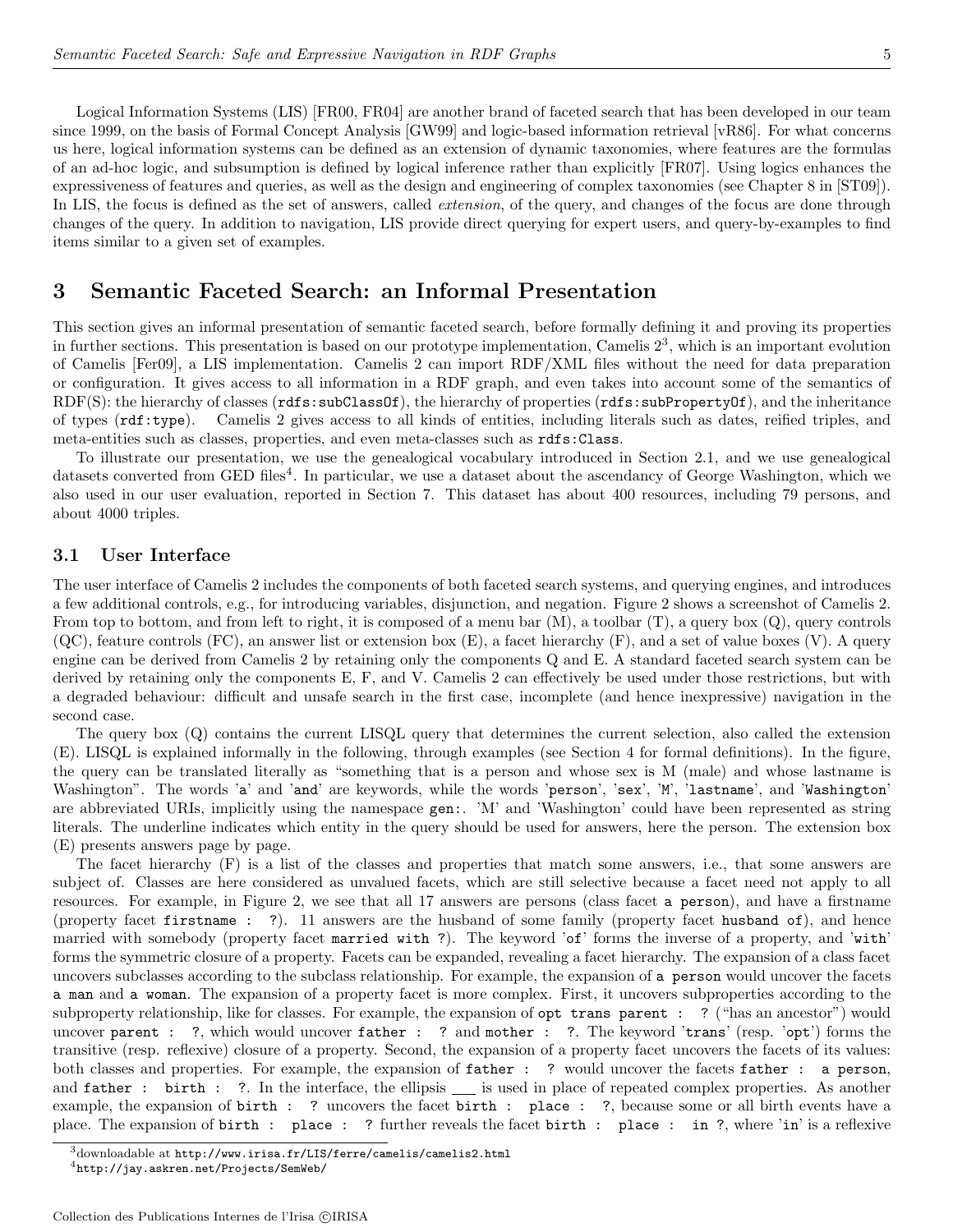

Figure 2: A screenshot of the user interface of Camelis 2. It shows the selection of male persons whose lastname is Washington.

and transitive property meaning "is contained in". The last two facets make the distinction between the exact birthplace (e.g., "born at Wakefield"), and an approximate birthplace (e.g., "born in VA"). Finally, the expansion of a property facet opens a new value box (V), where it displays the relevant values for the facet. This also works for subfacets, and when the last property of a property chain is reflexive and transitive, i.e., a partial ordering, this partial ordering is used to organize the values as a taxonomy. For example, Figure 2 (V) shows the value box for the expansion of the facet birth : place : in ?. We can read that 3 persons among the answers were born in VA, among which 1 was born in Wakefield. Similarly, not illustrated here, a descendancy chart of the ancestors of the selected people can be obtained under the index term opt trans parent : ?, showing under each individual its children, and this recursively.

All navigation controls modify the query, which entails a change of the extension, and hence of the facet hierarchy and of the set of value boxes. All the elements of the extension box, the facet hierarchy and the value boxes are features. A feature has the same syntax and semantics as a query, and can be used as a restriction value. Feature controls (FC) are used to apply modifiers on selected features: e.g., applying negation to exclude resources having a feature, rather than selecting them. Query controls (QC) apply changes to the query, without using any feature. The 'Edit' button lets the user manually edit the query. Section 6.2 proves that it is never necessary, but it may be desirable for expert users. Other navigation controls are illustrated in the following through a navigation scenario.

### 3.2 A Navigation Scenario

We demonstrate, through a concrete scenario, how complex queries can be reached by navigation only, without typing anything. Table 1 details the navigation steps of our scenario. At each step, the first line gives the activated navigation controls, separated by +, and the remaining lines give the resulting query. After the first 10 steps, a complex query that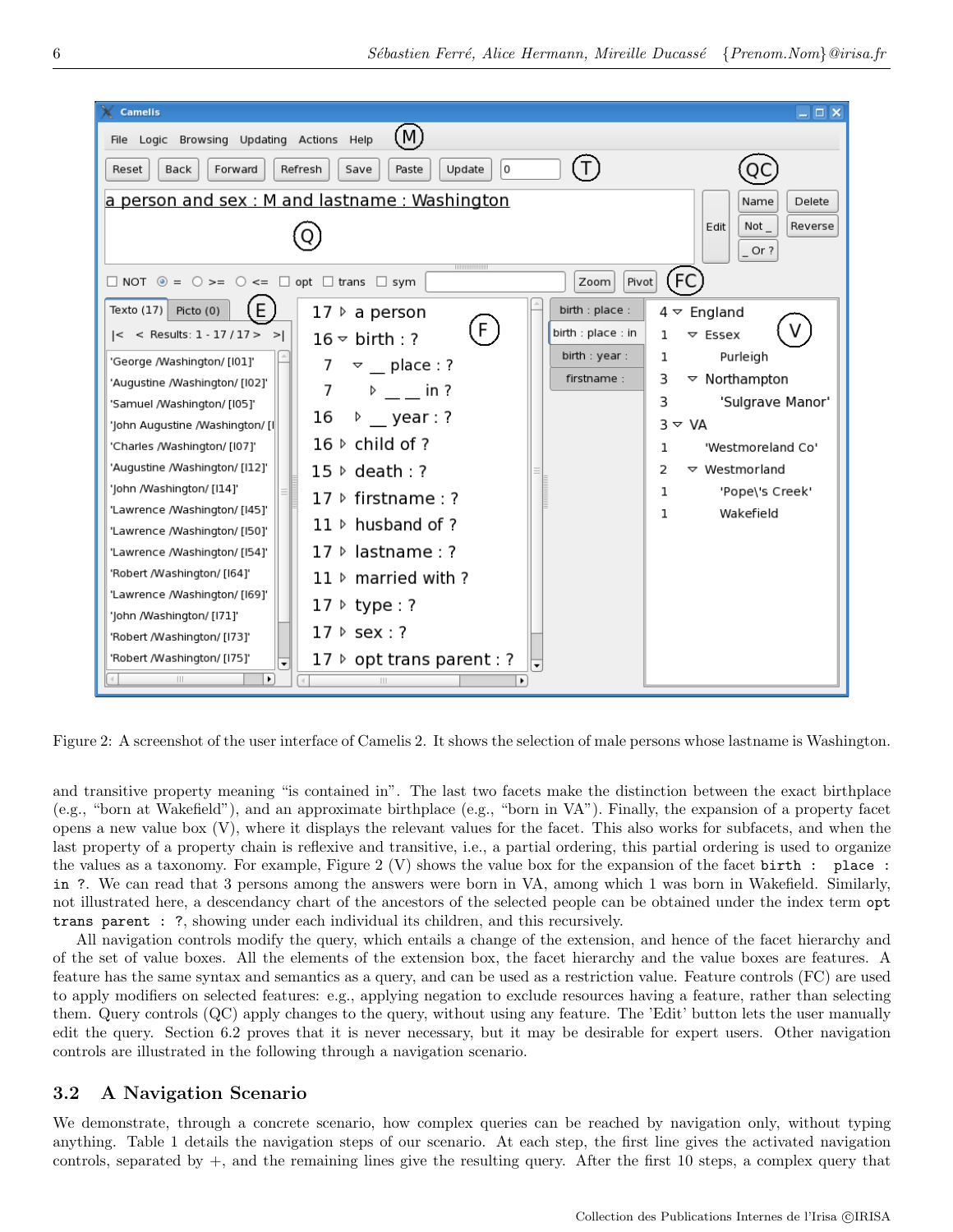| $\overline{0}$ | Reset                                                      |
|----------------|------------------------------------------------------------|
|                | $\overline{\mathbf{?}}$                                    |
| $\mathbf{1}$   | $Select$ a person                                          |
|                | a person                                                   |
| $\overline{2}$ | <i>Expand</i> birth : ? + <i>Expand</i> birth : year : ? + |
|                | $Select$ birth : year : 1601                               |
|                | a person and birth : year : 1601                           |
| $\overline{3}$ | Focus on birth                                             |
|                | a person and birth : year : 1601                           |
| 4              | Cross place : ? + Name                                     |
|                | a person and birth : $(year : 1601$ and place : $?X)$      |
| 5              | <i>Expand</i> in ? + Select in England                     |
|                | a person and birth : (year : 1601                          |
|                | and place : (?X and in England))                           |
| 6              | <i>Focus on</i> $1601 + (-\nOr ?)$                         |
|                | a person and birth : $(year : (1601 or ?)$                 |
|                | and place : (?X and in England))                           |
| $\overline{7}$ | Select 1649                                                |
|                | a person and birth : $(year : (1601 or 1649))$             |
|                | and place : (?X and in England))                           |
| 8              | Focus on person + $Cross$ father : birth : place : ?       |
|                | a person and birth : (year : (1601 or 1649)                |
|                | and place : (?X and in England))                           |
| $\overline{9}$ | and father : birth : place : ?<br>(Not)                    |
|                | a person and birth : (year : (1601 or 1649)                |
|                | and place : (?X and in England))                           |
|                | and father : birth : place : not $?$                       |
| 10             | $Select$ ?X + Focus on person                              |
|                | a person and birth : (year : (1601 or 1649)                |
|                | and place : (?X and in England))                           |
|                | and father : birth : place : not ?X                        |
| 11             | Focus on year $+$ Delete                                   |
|                | a person and birth : (year : ?                             |
|                | and place : (?X and in England))                           |
|                | and father : birth : place : not ?X                        |
| 12             | Focus on father + $Reverse$                                |
|                | father of (a person and birth :                            |
|                | $(year : ? and place : (?X and in England)))$              |
|                | and $\overline{birth}$ : place: not ?X                     |

Table 1: A navigation scenario in Camelis 2 on the genealogy of George Washington.

includes all features of LISQL is reached. Its meaning in English is "which person was born in 1601 or 1649 at some place X in England, and has a father who was born at another place than X". At step 0, the button 'Reset' in the toolbar (T) resets the query to the most general query ?. The extension box (E) lists all resources, and the facet hierarchy (F) lists the most general classes (e.g., a person, a family), and the most general properties (e.g., birth : ?, death of ?, in ?).

Steps 0-2 use only navigation controls of standard faceted search, i.e., facet expansion and restriction value selection. At step 1, the class a person is selected by double-click. The extension (E) is now the set of persons, and the facet hierarchy (F) is restricted to facets relevant to persons. At step 2, the facet birth : ? is first expanded to show its subfacets, e.g., birth : place : ? and birth : year : ?. The latter is then expanded with the effect of opening a new value box listing the relevant years. The value 1601 is selected in this value box, adding the constraint birth : year : 1601 on selected persons.

Steps 3-10 introduce the navigation controls of our semantic faceted search, i.e., focus change, naming, disjunction and negation introduction. At step 3, in order to put constraints on the birthplace, the focus is first changed to the birth event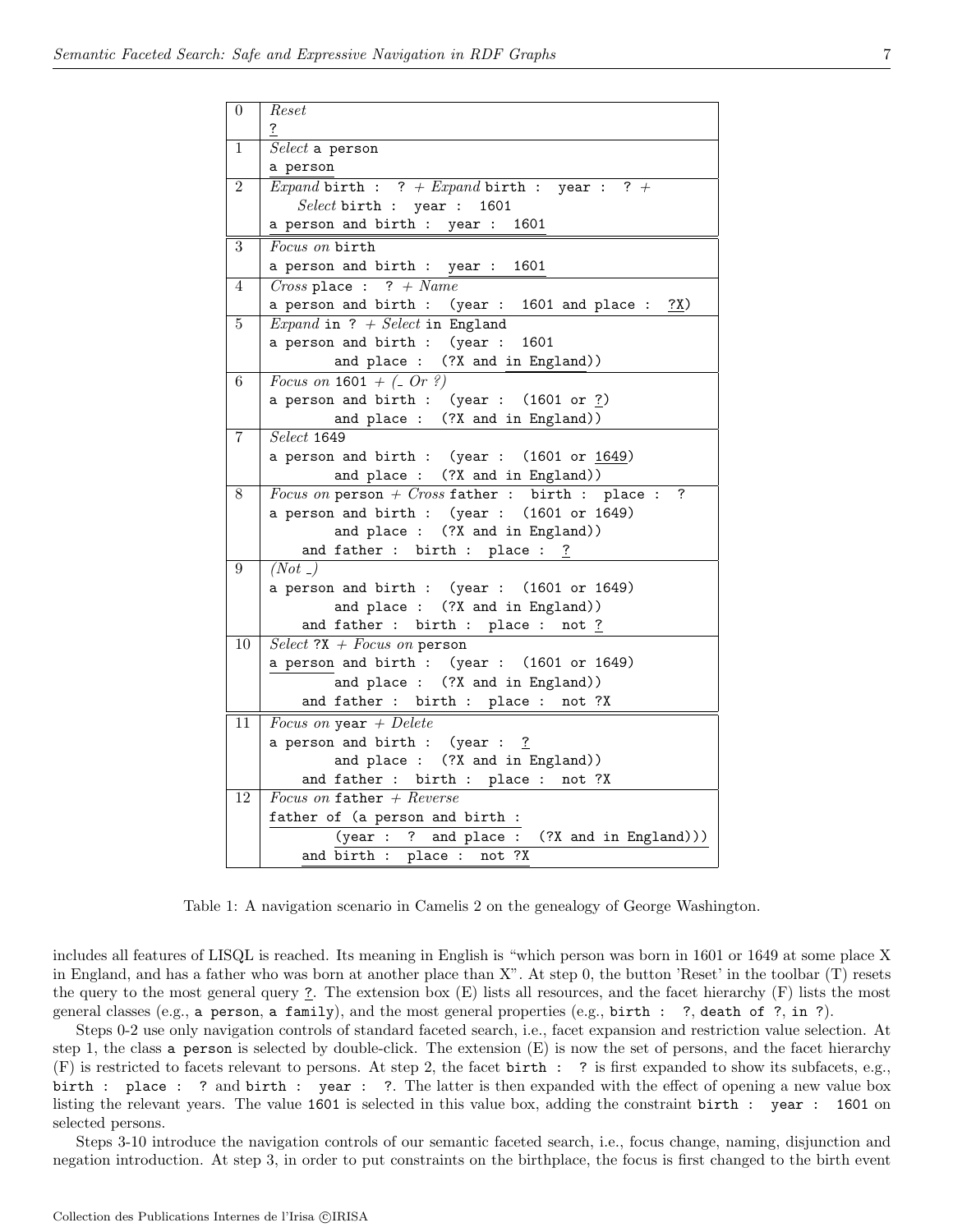

Figure 3: Screenshot of Camelis 2 at the step 9 of the navigation scenario, before the crossing.

by clicking the property birth in the query box. Because of the focus change, visible facets are now about the birth of persons born in 1601 (e.g., year : ?, place : ?). At step 4, the property facet place : ? is crossed, which means that the property facet is first selected, and that the focus is then moved to the object of the property, here the place of birth of persons born in 1601. Then, in order to refer to this birthplace later, we name it by pushing the button 'Name' in the query controls (QC). This introduces a variable ?X in place of ? (which can be seen as an anonymous variable). At step 5, to further constrain the birthplace, the facet in ? is expanded. This opens a new value box that displays a taxonomy of the relevant places. Among them, the value England is selected, adding the constraint in England to the birthplace.

At step 6, in order to relax the birthdate constraint by allowing other years, the focus is first set on the year by clicking the number 1601 (alternately, the word year) in the query box. Then, a disjunction is introduced by pushing the button ' Or ?' in the query controls (QC). The focus is automatically set on the new alternative, and the extension box lists all relevant years for the birth of persons born in England. At step 7, the additional year 1649 is selected. At step 8, in order to put a constraint on the father of the person, the focus is first set on the person by clicking the word person in the query box. Then, we successively expand in the facet hierarchy the property facets opt trans parent : ?, parent : ?, father : ?, father : birth : ? to finally uncover and cross the subfacet father : birth : place : ?. Figure 3 shows a screenshot at this step, just before the crossing. The extension box lists the two remaining persons matching the query, and the visible value box lists their fathers. The facet hierarchy reveals the hierarchy under opt trans parent : ?: e.g., (parent :) is a subproperty of (opt trans parent :), which means "self or ancestor", (father :) is a subproperty of (parent :), a person is a class subfacet of father : ?, and  $\equiv$  birth : ? is a property subfacet of father : ?.

After the crossing, the focus is on the "father's birthplace of persons born in 1601 or 1649 at some place in England". The facet hierarchy contains the variable ?X with a count that indicates that some but not all of the father's birthplace are the same as the person's birthplace. At step 9, in order to constrain the two birthplaces to be different, the button 'Not ' is first pushed in the query controls (QC) to introduce negation, moving the focus in the scope of the negation, and then the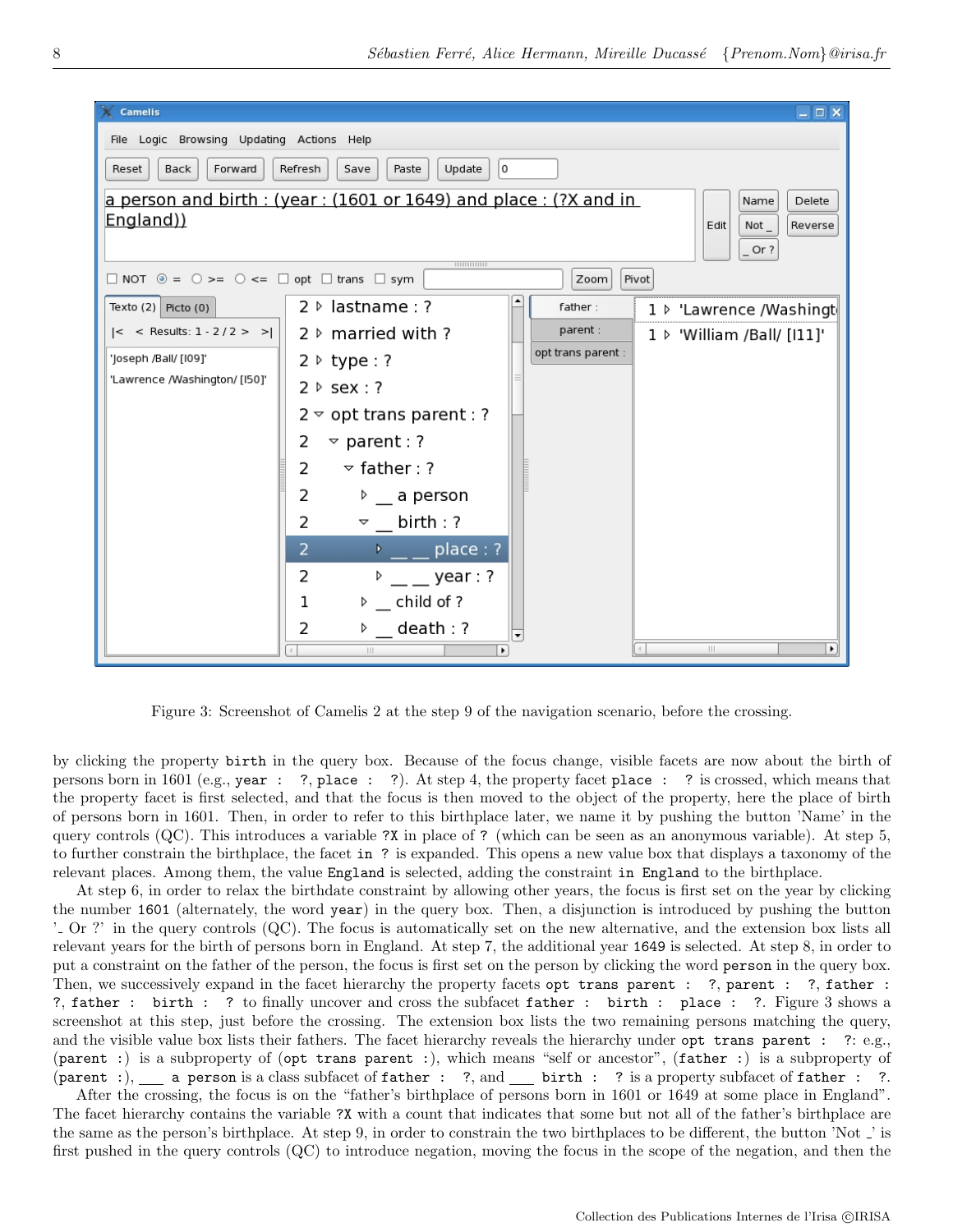variable ?X is selected. Finally, the focus is set again on the person to get the results of our target query. There is only one answer in our dataset, namely 'Joseph Ball'.

Steps 11-12 show navigation controls that are useful in practice for the reversability of user actions, but that are not necessary for expressive navigation. Step 11 shows how constraints can be relaxed anywhere in the query. The constraint on the birthdate is relaxed by setting the focus on the year, and by pushing the button 'Delete' in the query controls (QC). Step 12 shows how the query can be reformulated from a different perspective. The query is reformulated, we say reversed, from the perspective of the person's father by setting the focus on the father, and by pushing the button 'Reverse' in the query controls. This is useful, for example, to delete all constraints about the person, while retaining the constraints about the father.

To complete our scenario, note that it is possible to navigate to a disjunction of complex queries, e.g., (a man and lastname : Washington) or (a woman and father : lastname : Washington), and to the negation of a complex query, e.g., a person and not (father : birth : year : ?X and mother : birth : year : ?X).

The buttons 'Back' and 'Forward' in the toolbar (T) provide navigation in the history of queries. The feature controls (FC) provide shortcuts for simple negations and disjunctions. When several features are selected in a same box, they are aggregated into a disjunction. If the checkbox 'NOT' is activated, then negation is further applied on this disjunction of features. To perform a selection of the resulting complex class, the button 'Zoom' has to be pushed in place of the doubleclick. Other controls allow for introducing inequalities in front of selected values, and relation closures in front of properties; the button 'Pivot' replaces the current focus, instead of refining it.

The navigation scenario covers all the navigational capabilities of Camelis 2 and semantic faceted search. Section 6 formalizes navigation as a navigation graph, and proves safeness and completeness w.r.t. LISQL, which is defined in Section 4.

# 4 The LIS Query Language (LISQL)

In this section, we first motivate the introduction of the new syntax LISQL for SPARQL queries, before we formally define its syntax and its translation to SPARQL. Because of the central role of queries in semantic faceted search, which is the key to expressive navigation, there are two constraints on their syntax.

The first constraint is an aesthetic one. The syntax is not only used for the query itself, but also for the facets, and restriction values. If we compare the query at step 10 in Table 1 with the focus on the father, first expressed in SPARQL:

```
SELECT DISTINCT ?f
WHERE {
    ?p a person.
    ?p birth ?b.
        ?b year ?y FILTER (?y=1601 || ?y=1649).
        ?b place ?X. ?X in England.
    ?p father ?f.
        ?f birth ?bf.
            ?bf place ?pf FILTER ?pf != ?X }
```
and then in LISQL:

```
a person and birth : (year : (1601 or 1649) and place : (?X and in England)) and father :
birth : place : not ?X,
```
it can be noted that the latter is more concise, and makes a minimal use of variables, and replaces a number of logical and algebraic symbols (curly brackets, dot, UNION, FILTER,  $=$ ,  $!=$ ,  $\&$ ,  $\&$ ,  $||$ , and  $||$ ) by keywords for the 3 Boolean operators (and, or, not) plus brackets. The LISQL syntax follows the usual syntax for expressions (infix operators and brackets to fix priorities), and we think that this makes it easier to read and learn.

The second constraint is a functional one. Given that queries are obtained by successive applications of query transformations, it is necessary to go through intermediate queries that have no obvious syntax in SPARQL. For example, in the query at step 6 in Table 1, how would be written the query part year : (1601 or  $\frac{?}{?}$ ) ? Also, when introducing a disjunction, which form should be chosen: the algebraic UNION between graph patterns, or the logical  $\vert\vert$  between constraints ? And suppose the first alternative is a filter, and the second alternative is a graph pattern, like in year : (1601 or year of birth of Goerges ? Similar difficulties apply to negation.

The LISQL syntax can be related to the Turtle syntax, and to the abstract syntax of DL complex classes. Like Turtle, LISQL uses spanning trees over graph patterns to hide some variables. The LISQL syntax can be derived from Turtle by replacing the semi-colon ; by the keyword and, and square brackets by round brackets (optional according to priorities),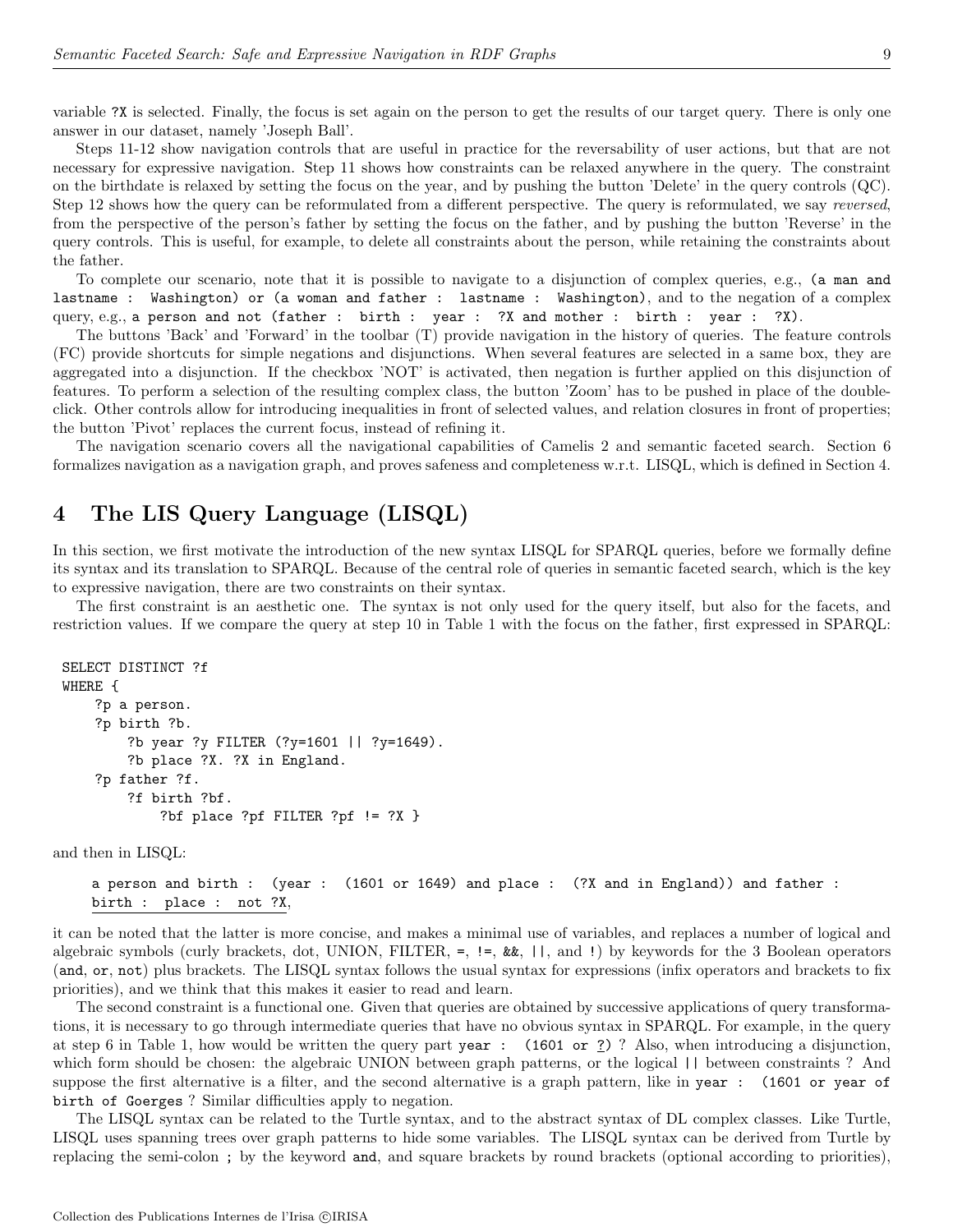and by adding disjunction (or), negation (not), and property modifiers (e.g., of, trans). Compared to OWL-DL, a LISQL query has a syntax similar to complex classes with two noticeable differences. First, variables can be used as co-references, thus allowing for the expression of cycles in the underlying graph pattern. Second, the focus can be moved on different parts of the complex class, rather than being implicitly set on the root. However, disjunction and negation have an extensional semantics, like in SPARQL and unlike in OWL-DL.

### 4.1 LISQL Syntax

A LISQL query is defined as the combination of a complex class and a focus. We first define *complex properties*, which enter in the composition of complex classes. They allow for the inverse and various closures of a property, without the need to give them an explicit name.

Definition 2 (complex property) A complex property is any of:

- $(p :)$  the property p itself,
- $(p \circ f)$  the inverse of the property p,
- $(p \text{ with})$  the symmetric closure of the property p,

(trans P) the transitive closure of the complex property P ("transitively  $P$ "),

(opt  $P$ ) the reflexive closure of the complex property  $P$  ("optionally  $P$ ").

Given the property parent, the complex properties have the following meaning:

- (parent :) "has a parent",
- (parent of) "is a parent of",
- (parent with) "is in a parent relationship with",
- (trans parent :) "has an ancestor",
- (opt parent :) "is or has a parent that is".

Applying the three closures, (opt trans p with), defines an equivalence relation, while (opt trans P) defines a partial ordering if  $P$  is antisymmetric, and a pre-order otherwise. In the following, we use  $(in)$  as an abbreviation for the complex property (opt trans part of), which defines a spatial ordering between places.

**Definition 3 (complex class)** Let V be an infinite set of variables, disjoint with the set of resources R. For every resource  $r \in R$ , variable  $v \in V$ , URI  $u \in U$ , complex property P, and complex classes  $C, C_1, C_2$ , the following expressions are also complex classes (in decreasing priority for operators):

 $r | ?v | ? |$  a u | P C | not  $C_1 | C_1$  and  $C_2 | C_1$  or  $C_2$ .

A complex class denotes a set of resources, its *instances*. A resource x is an instance of a complex class  $C$ , "x is a  $C$ " for short, if:

- $(r)$  "x is equal to r",
- (?v) "x is equal to the resource ?v is bound to",
- (?) " $x$  is any resource",
- (a u) "x is an instance of the atomic class  $u$ ",
- (P C) "x is in a P-relation with a y that is a  $C$ ",
- $(p : C)$  "x has a p that is a  $C$ ",
- (not  $C_1$ ) "x is not a  $C_1$ ",
- $(C_1$  and  $C_2)$  "x is a  $C_1$  and a  $C_2$ ",
- $(C_1$  or  $C_2)$  "x is a  $C_1$  or a  $C_2$ .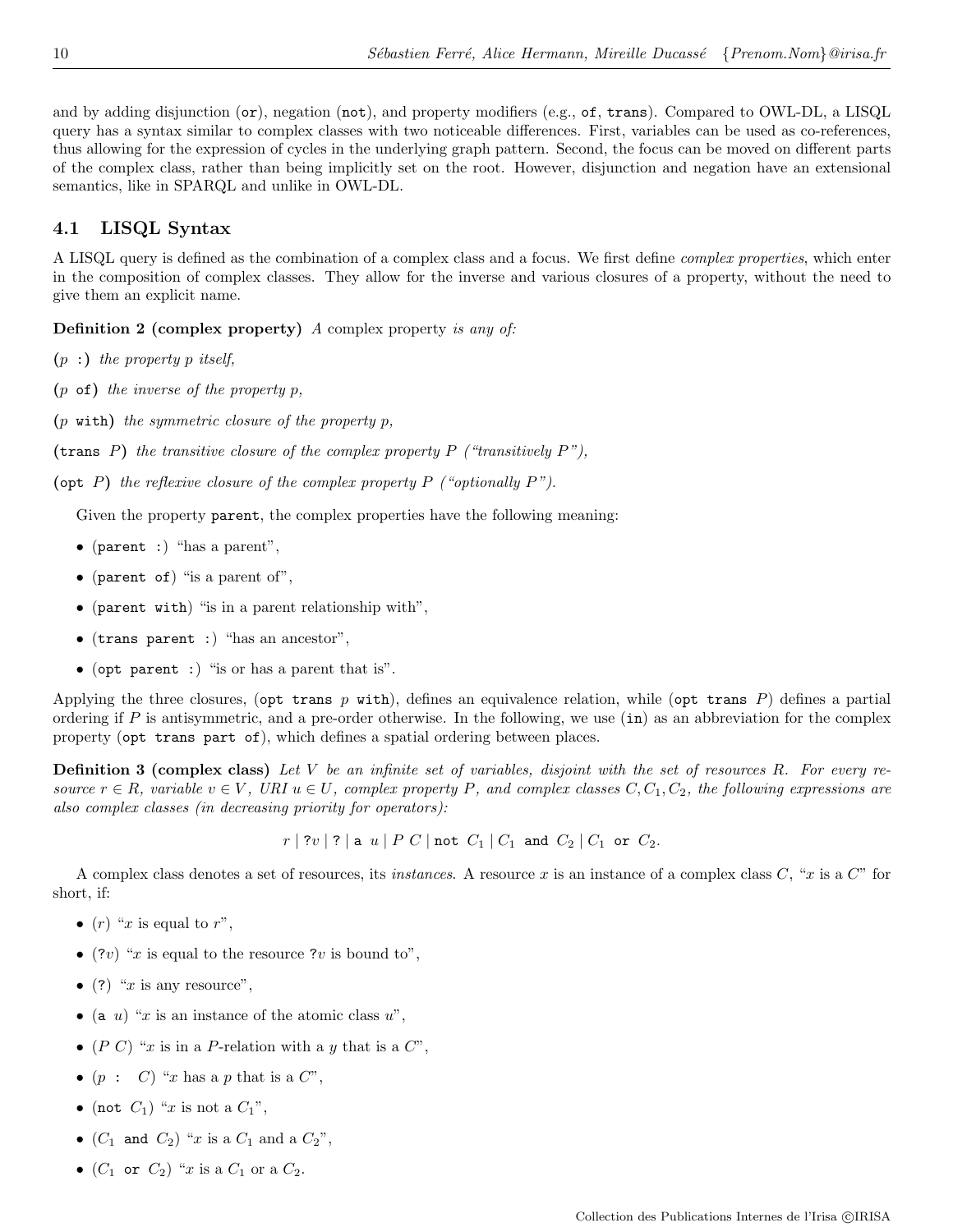

Figure 4: The syntax tree of the complex class a person and birth : (year : (1601 or 1649) and place : (?X and in England)) and father : birth : place : not ?X.

A complex class P C is called an *existential restriction*, a restriction for short, in analogy with OWL-DL. Conjunction and disjunction are associative and commutative. The variables ?v allows for the expression of cyclical graph patterns. The notation  $(p : r)$  is reminiscent of the notation of valued attributes. For example, in the expression (name : "John"), name is the attribute, and "John" is the value. The expression can be read "has John as a name", or "whose name is John".

The complex class  $C_{ex} = a$  person and birth : (year : (1601 or 1649) and place : (?X and in England)) and father : birth : place : not ?X uses all class constructs of LISQL, and denotes the set of "persons born in 1601 or 1649 at some place in England, and whose father is born at another place". Figure 4 shows this complex class as a syntax tree, where ER denotes an existential restriction with the complex property as left child.

A same complex class can be used to denote several sets of resources, simply by setting the focus on one or another node of the syntax tree of the complex class. The default focus is the root of this syntax tree.

**Definition 4 (focus)** A focus of a complex class C is a complex class node of the syntax tree of C, or equivalently, an occurrence of a complex class as a subexpression of C. The set of foci of a complex class is denoted by  $\Phi(C)$ . Given a complex class C and a focus  $\phi \in \Phi(C)$ ,  $C[\phi]$  denotes the subexpression of C at the focus  $\phi$ .

In the following, when it is necessary to refer to a focus in a complex class, the corresponding subexpression is underlined with a subscript, like in  $P \subseteq_{\phi}$ . If a complex class has several occurrences of a same subexpression, they correspond to different foci. Those are distinguished by subscripts when necessary. In Figure 4, every node is a focus, except properties (left children of ER nodes).

A query is then defined not only by a complex class, but also by the choice of one of the foci of this complex class.

**Definition 5 (query)** A query is a pair  $q = (C, \phi)$ , where C is a complex class and  $\phi \in \Phi(C)$  is a focus of C.

The meaning of a query is not simply the meaning of the subexpression at the focus, but takes into account the whole query. For instance, assume the query  $q_{ex} = (C_{ex}, \phi_{ex})$ , where  $\phi_{ex}$  is the node of the subexpression (1601 or 1649). Its meaning is not "1601 or 1649", but "a year among 1601 and 1649 that is the birthdate of a person born at some place X in England and whose father was born at another place than X". If the focus is on first occurrence of the variable ?X, the meaning is "a place in England that is the birthplace of a person born in 1601 or 1649, and that is not the birthplace of his father". Several foci can lead to the same meaning if they point to the same entity. The case of foci occurring in the scope of negation or disjunction is more subtle, and is discussed in the next section.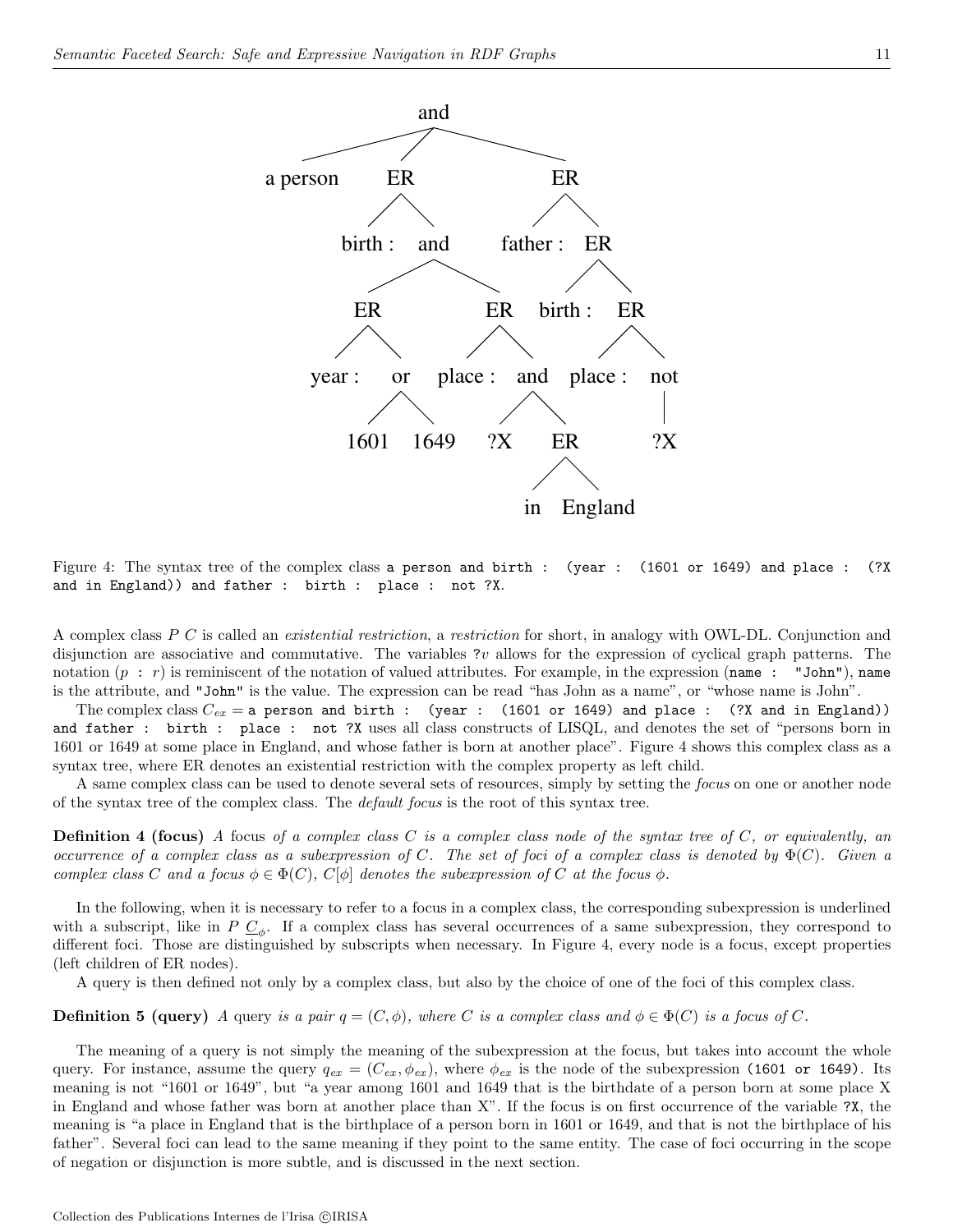```
SELECT DISTINCT ?x4
WHERE
  ((?x1,rdf:type,gen:person) AND
  (?x1,gen:birth,?x2) AND
  (?x2,gen:year,?x3) AND
  ((R(?x3) FILTER ?x3 = 1601)
     UNION (R(?x3) FILTER ?x3 = 1649)) AND
  (?x2,gen:place,?x4) AND
  ((R(?x4) AND R(?X)) FILTER ?x4 = ?X) AND(?x5,gen:part*,?x4) AND
  (R(?x5) FILTER ?x5 = gen:England) AND
  (?x1,gen:father,?x6) AND
  (?x6,gen:birth,?x7) AND
  (?x7,gen:place,?x8) AND R(?x8))
MINUS
  ((R(?x8) AND R(?X)) FILTER ?x8 = ?X)
```
Table 2: SPARQL translation of the LISQL query a person and birth : (year : (1601 or 1649) and place : (?X and in England)) and father : birth : place : not ?X.

### 4.2 LISQL Translation to SPARQL

A semantics for LISQL, and a practical way to compute answers to queries, is obtained by defining a translation to onedimensional SPARQL queries. Table 2 shows the translation of the query that uses the complex class  $C_{ex}$  introduced in previous section, and that sets the focus on the birthplace. The property gen:part\* denotes the reflexive and transitive closure of the property gen:part (recall that  $in = opt$  trans part of). Simplifications and optimizations can possibly be applied on the graph pattern. For instance, the MINUS constraint can be simplified as FILTER ?x8 != ?X.

|                    | complex class $C$ simplified complex class $simpl_0(C)$ |
|--------------------|---------------------------------------------------------|
| $P \underline{C'}$ | P $\operatorname{simpl}_\phi(C')$                       |
| $C_1$ and $C_2$    | $\operatorname{simpl}_{\phi}(C_1)$ and $C_2$            |
| $C_1$ and $C_2$    | $C_1$ and $simpl_{\phi}(C_2)$                           |
| $C_1$ or $C_2$     | $\text{simpl}_{\phi}(C_1)$                              |
| $C_1$ or $C_2$     | $simpl_{\phi}(C_2)$                                     |
| not $C_1$          | $simpl_{\phi}(C_1)$                                     |
| otherwise          |                                                         |

Table 3: Rules for the simplification of complex classes, depending on the position of the focus  $\phi$ .

Given a query, the complex class is translated into a graph pattern, and the focus indicates which variable comes into the SELECT clause. However, when the focus occurs in the scope of a negation or a disjunction, the complex class is simplified so that the focus is no more in the scope of a negation or a disjunction. Indeed, how to interpret the query a man and not a doctor, where the focus is in the scope of a negation? Assume a complex class  $C_1$  and not  $C_2$ , which means "a  $C_1$ that is not a  $C_2$ " at the default focus. Setting the focus on  $C_2$  can be used to look at which resources in  $C_1$  are excluded from the set of answers. Therefore, it is equivalent to set the focus on  $C_2$  in the complex class  $C_1$  and  $C_2$ , meaning "a  $C_2$ that is a  $C_1$ ". About disjunction, assume a complex class  $C_1$  and  $(C_2$  or  $C_3$ ), meaning "a  $C_1$  that is a  $C_2$  or a  $C_3$ " at the default focus. Setting the focus on  $C_2$  means "a  $C_2$  that is a  $C_1$  and that may also be a  $C_3$ ", which is equivalent to "a  $C_2$ that is a  $C_1$ ". Therefore, disjunction alternatives that are not in the scope of the focus can be removed without changing the meaning of the query. Table 3 gives the simplification rules that apply on complex classes depending on the position of the focus. The underline indicates in which part of the complex class the focus stands.

The ability to focus in the scope of disjunctions and negations is crucial for the completeness of the navigation graph (see Section 6.2). A focus in the scope of a disjunction enables to access an alternative while temporarily hiding the other alternatives. A focus in the scope of a negation gives access to the set of resources to be excluded from a larger selection of resources.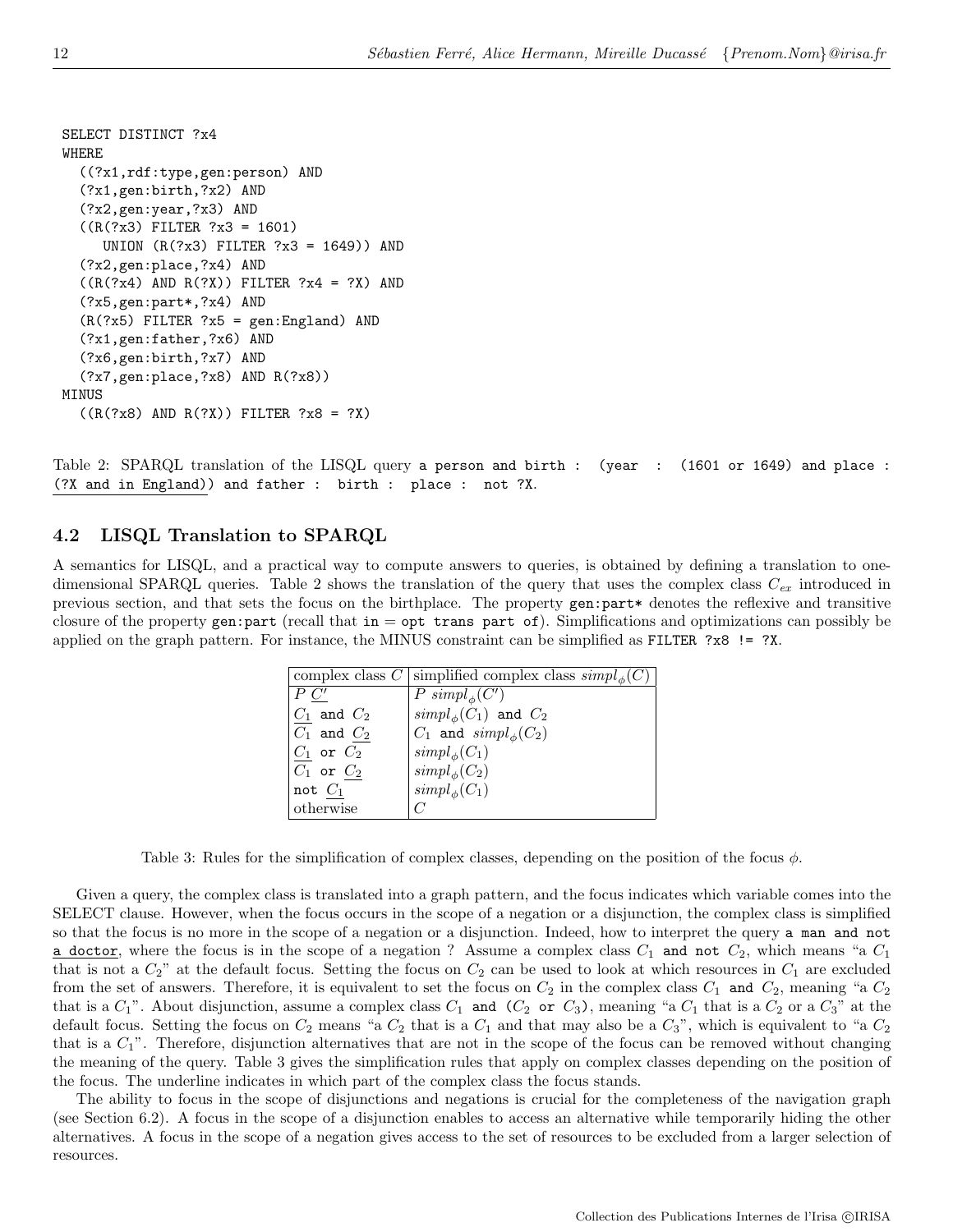| expression     | graph pattern / graph pattern modifier                           |
|----------------|------------------------------------------------------------------|
| P              | $\gamma(x, P^{\alpha}, y)$                                       |
| p:             | $(?x, p^\alpha, ?y)$                                             |
| $p$ of         | $(?y, p^{\alpha}, ?x)$                                           |
| $p$ with       | $(?x, p^{\alpha}, ?y)$ UNION $(?y, p^{\alpha}, ?x)$              |
| opt $P_1$      | $\gamma(x, P_1^{\{? \} \cup \alpha}, y)$                         |
| trans $P_1$    | $\gamma(x, P_1^{\{\frac{1}{3}\}\cup\alpha}, y)$                  |
| $\mathcal{C}$  | $\gamma(x,C)$                                                    |
| $\overline{r}$ | $R(?x)$ FILTER $?x = r / \lambda g.g$                            |
| 7v             | $(R(?x)$ AND $R(?v))$ FILTER $?x = ?v / \lambda g.g$             |
| ?              | $R(?x) / \lambda q.g$                                            |
| a u            | $(?x, \text{rdf:type}, u) / \lambda q.g$                         |
| $P C_u$        | $g_P$ AND $g_y / f_y$                                            |
|                | where $y$ is a fresh variable,                                   |
|                | $g_P = \gamma(x, P^{\emptyset}, y), (g_y, f_y) = \gamma(y, C_y)$ |
|                | $C_1$ and $C_2$ $g_1$ AND $g_2$ / $f_2 \circ f_1$                |
|                | not $C_1$ $\mid R(?x) / \lambda g.(g \text{ MINUS } f_1(g_1))$   |
|                | $C_1$ or $C_2$ $ f_1(g_1) $ UNION $f_2(g_2) / \lambda g.g$       |

Table 4: Translation from complex classes and properties to graph patterns.

We now define a translation from complex classes and properties to graph patterns. Table 4 defines  $\gamma$  by induction on complex classes and complex properties. In this table, graph patterns are represented in the compositional syntax of SPARQL (see Section 2.1), and for every  $i \in \mathbb{N}$ , we assume  $(g_i, f_i) = \gamma(x, C_i)$ .  $\gamma(x, P^{\alpha}, y)$  is a graph pattern representing the complex property P between x and y, under the relation closure  $\alpha$ . The relation closure  $\alpha \subseteq \{?, +\}$  is a composition of relation closures, where ? (resp. +) denotes the reflexive (resp. transitive) closure of a binary relation.  $\gamma(x, C)$  returns a graph pattern g, and a graph pattern modifier f, that together represent the fact that x is an instance of the complex class C. The graph pattern modifier is here only to handle negations, such that the MINUS operator is applied on the largest possible conjunctive graph pattern. Overlooking this, the example query above would always return empty results. The line where  $C = P C_y$  can be read as follows. A fresh variable y is chosen to represent the object of property P, and the subject of class  $C_y$ . The returned graph pattern is the AND of the graph pattern of the complex property P between x and y, and the graph pattern of the complex class  $C_y$  on y. The returned graph pattern modifier is the graph pattern modifier of  $C_y$ .

**Definition 6** Let  $q = (C, \phi)$  be a query. The SPARQL translation of q is defined by

 $\Gamma(q) =$  SELECT DISTINCT ?v WHERE  $f(q)$ 

where  $x \in V$  is a fresh variable not occurring in C,  $(g, f) = \gamma(x, \text{simpl}_{\phi}(C))$ , and v is the variable such that  $\gamma(v, C[\phi])$  has been evaluated during the evaluation of  $\gamma(x, C)$ .

We now define the *extension* of a LISQL query as the set of answers of the SPARQL translation of the query.

**Definition 7 (extension)** Let  $\mathcal{R}$  be a RDF graph, and q be a query. The extension of q in  $\mathcal{R}$ , noted ext $_{\mathcal{R}}(q)$ , is the set of resources that are answers to its SPARQL translation  $\Gamma(q)$ . Every element of the extension is called an instance of the query q.

The extension of queries plays a central role in the definition of a safe and complete navigation graph, as it allows to discriminate between inhabited queries and dead-ends.

# 5 Query Transformations

We here define a collection of query transformations that are the basis in Section 6 for navigation links from query to query. In each definition of a query transformation, we assume a query  $q = (C, \phi)$ . A query transformation is denoted by an expression into brackets, [t], and the query resulting from the transformation is noted  $q' = q[t]$ . The composition of transformations can then be noted  $q[t_1][t_2]$ , or simply  $q[t_1;t_2]$ , where  $t_1$  is applied first. In order to define query transformations, we use the notation  $C' = C[\phi \leftarrow C_1]$  to represent the complex class C' resulting from the substitution of the subexpression of C at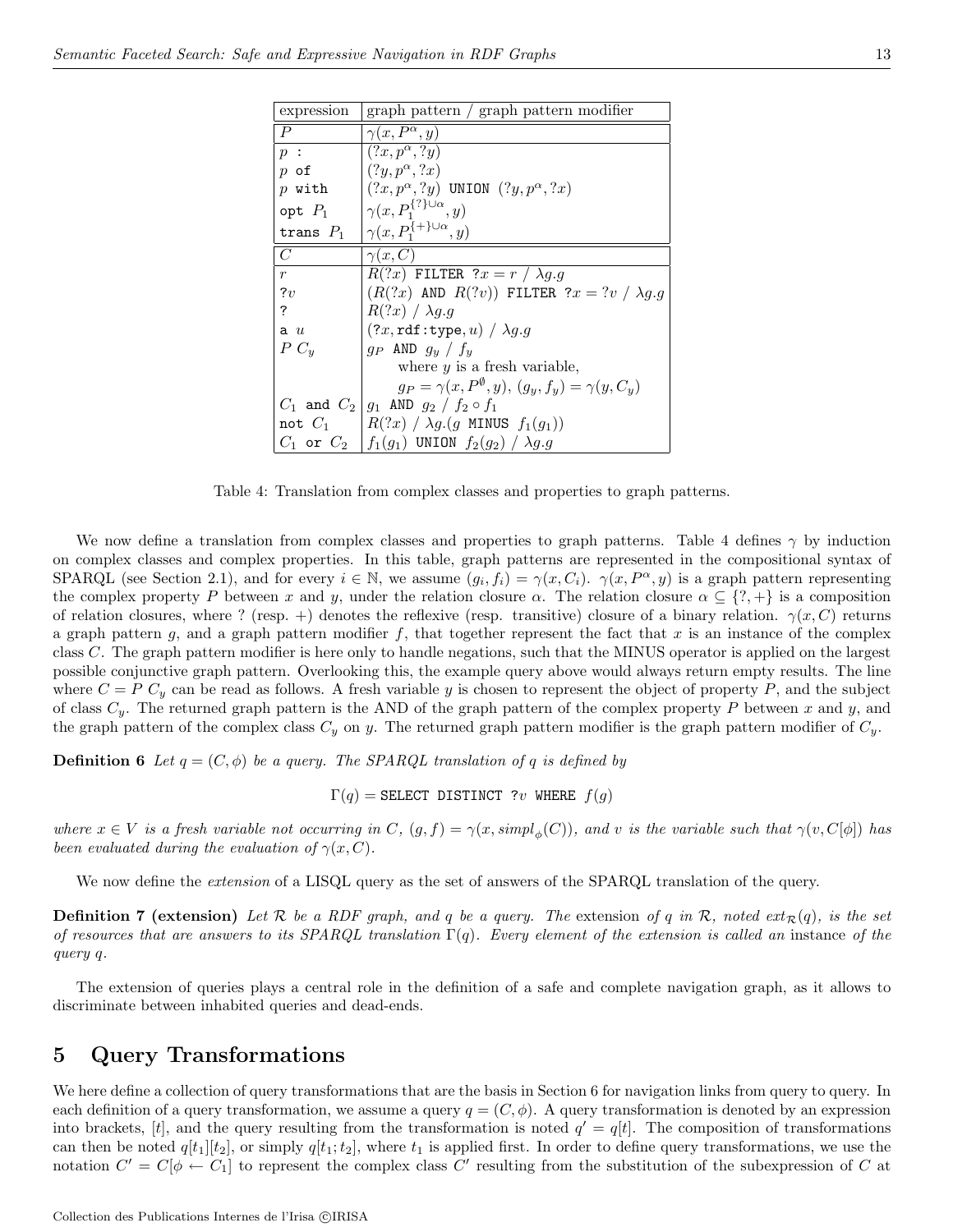focus φ by the complex class  $C_1$ . The subexpression  $C[\phi]$  can be reused in  $C_1$ . In the examples below, queries are displayed as complex classes with the focus underlined.

A focus change simply changes the focus of the query, without modifying the complex class. For example, (a person and birth : place : ?X)  $[focus ?X] = (a person and birth : place : ?X)$ .

**Definition 8 (focus-change)** Let  $\phi' \in \Phi(C)$  be a focus of C.

$$
(C, \phi)[focus \phi'] = (C, \phi').
$$

An and-insertion inserts a conjunction with a given complex class  $D$  at the current focus, and sets the focus on this new complex class. For example, (a person and birth : year : 1601) [and place : in England] = (a person and birth : (year : 1601 and place : in England)). When the current focus is the default one, this corresponds to the application of a restriction value in faceted search, aka. zoom-in.

**Definition 9 (and-insertion)** Let  $D$  be a complex class.

 $(C, \phi) [and D] = (C[\phi \leftarrow C[\phi] \text{ and } D_{\phi'}], \phi').$ 

In this definition, the focused subexpression  $C[\phi]$  is replaced by  $(C[\phi]$  and D), and the focus is changed to the focus  $\phi'$ of D. When  $C[\phi] = ?$ , it is simply replaced by D.

A crossing is a sequence of two query transformations. The first transformation is the and-insertion of a restriction  $(P D)$ , and the second transformation sets the focus on the value of this restriction. For example, (a person)  $[cross\, bit\, t\, : \, ?]$  $=$  (a person and birth :  $\frac{?}{?}$ ).

**Definition 10 (crossing)** Let P be a complex property, and D be a complex class.

$$
(C, \phi)[cross \ P \ D] = (C, \phi)[and \ P \ \underline{D}_{\phi'}; focus \ \phi'].
$$

An *or-insertion* inserts a disjunction with a given complex class  $D$  at the current focus, and sets the focus on this new complex class. For example, (a person and birth : year :  $1601$ ) [or 1649] = (a person and birth : year :  $(1601 \text{ or } \underline{1649})$ .

**Definition 11 (or-insertion)** Let  $D$  be a complex class.

$$
(C, \phi)[or D] = (C[\phi \leftarrow C[\phi] \text{ or } \underline{D}_{\phi'}], \phi').
$$

A not-insertion inserts a negation at the current focus, and sets the focus on the negated complex class, rather than setting it on the negation itself. For example, (a person and birth : place : in England)  $[not] = (a person and$ birth : place : not in England).

Definition 12 (not-insertion)

$$
(C,\phi)[not]=(C[\phi\leftarrow \texttt{not}\ \underline{C[\phi]}_{\phi'}],\phi').
$$

A minus-insertion is an and-insertion followed by a not-insertion. For example, (a person and birth : place : ?X)  $(minus \text{ in England}] = (a \text{ person and birth : place : } (?X \text{ and not in England})).$ 

Definition 13 (minus-insertion) Let D be a complex class.

$$
(C, \phi)
$$
[minus D] =  $(C, \phi)$ [and D; not].

An important property of user interfaces is the reversability of user actions. A focus change can obviously be reversed by another focus change. For and-insertion, or-insertion, and not-insertion, we respectively introduce the respective query transformations: and-deletion  $[delete \ and]$ , or-deletion  $[delete \ or]$ , and not-deletion  $[delete \ not]$ . Or-deletion can only apply on disjunction alternatives, and not-deletion can only apply under a negation. Because of the equivalence  $C \equiv ?$  and  $C$ , and-deletion can apply to every focus.

As an example of a sequence of query transformations, the sequence [and a person; cross birth : ?; cross year : ?; and 1601; or ?; and 1649; focus (year : ..); cross place : ?; and ?X; cross in ?; and England; focus (a person); cross father : ?; cross birth : ?; cross place : ?; minus ?; and ?X; focus (a person)] leads from the most general query ? to our example query a person and birth : (year : (1601 or 1649) and place : (?X and in England)) and father : birth : place : not ?X. This provides a formalization of the 10 first steps of the navigation scenario presented in Section 3.2.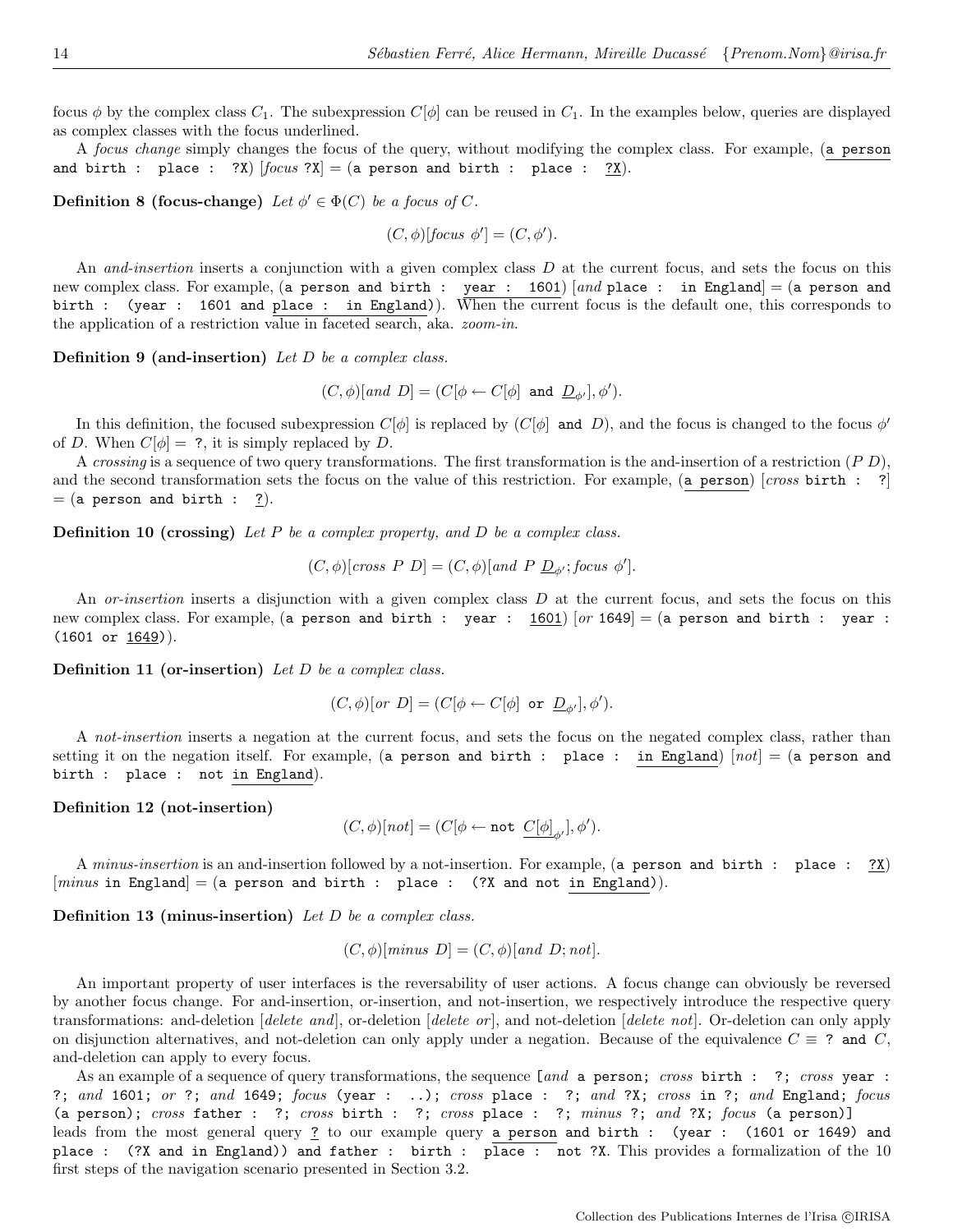# 6 Navigation Graph

In this section, we define a navigation graph that is fully derived from a RDF graph and the selection of a *vocabulary* of complex classes (candidate facets and value restrictions). Each node of this graph is a LISQL query, and each edge is a couple of queries  $(q, q')$  such that q' is the result of applying a query transformation on q. We prove the safeness of a navigation graph in Section 6.1, and its completeness in Section 6.2.

We first define the set of candidate transformations of a query, parametrized by a vocabulary. In this definition,  $vars(C)$ denotes the set of variables that occur in a complex class C.

**Definition 14 (candidate transformation)** Let C be a set of complex classes, called vocabulary, and  $q = (C, \phi)$  be a LISQL query. The set of candidate transformations of q, noted  $T_c(q)$ , is made of:

- a focus-change [focus  $\phi'$ ], for every focus  $\phi' \in \Phi(C)$ ;
- an and-insertion [and ?v], for one fresh variable  $v \notin vars(C)$ ;
- an and-insertion [and D], for every complex class  $D \in \mathcal{C}$  s.t. vars $(D) \subseteq \text{vars}(C)$ ;
- a crossing  $[cross P D]$ , for every restriction P  $D \in \mathcal{C}$  s.t. vars $(P D) \subseteq vars(C)$ ;
- an or-insertion  $[or ?]$ ;
- a not-insertion  $[not]$ ;
- a minus-insertion [minus ?];
- an and-deletion [delete and];
- an or-deletion  $\lceil$  delete or  $\rceil$ , when applicable on q;
- a not-deletion [delete not], when applicable on q.

Having only one transformation with a fresh variable is sufficient because inserting a fresh variable or another makes no difference from a semantic point of view. A general or-insertion  $[or D]$  would be redundant, because it can be decomposed into  $[or ?; and D]$ . Similarly, a general minus-insertion  $\lfloor minus D \rfloor$  can be decomposed into  $\lfloor minus ?; and D \rfloor$ .

For practical use, it is important to have a finite number of candidate transformations for each query. Because candidate transformations are derived from a vocabulary, we define finiteness on the vocabulary itself. A vocabulary can be locally-finite even if it is an infinite set of complex classes, because there are constraints on which complex classes can be used in the transformations of a given query (Definition 14).

#### **Definition 15 (locally-finite vocabulary)** A vocabulary C is said locally-finite if, for every query q, the set  $T_c(q)$  is finite.

In order to avoid transformations that lead to a dead-end, we define *safe* transformations as a subset of the candidate transformations. The safeness of a transformation depends on the actual dataset, a RDF graph.

**Definition 16 (safe transformation)** Let C be a vocabulary of complex classes,  $\mathcal{R}$  be a RDF graph, and q be a query. A candidate transformation  $t \in T_c(q)$  is safe w.r.t. R iff both q and q[t] have an answer:  $ext_{\mathcal{R}}(q) \neq \emptyset$ ,  $ext_{\mathcal{R}}(q[t]) \neq \emptyset$ . The set of safe transformations of a query q is noted  $ST_{(\mathcal{C},\mathcal{R})}(q)$ , or simply  $ST(q)$  when there is no ambiguity.

We now define a generic navigation graph, parametrized by a *vocabulary* of complex classes, and a RDF graph. This is the graph induced by safe transformations of LISQL queries.

**Definition 17 (navigation graph)** Let C be a vocabulary of complex classes, and R be a finite RDF graph. The navigation graph  $G(\mathcal{C},\mathcal{R})$  is a graph whose set of nodes is the set of LISQL queries, and whose set of edges is defined as

$$
\{(q,q') \mid \exists t \in ST_{(\mathcal{C},\mathcal{R})}(q) : q' = q[t] \}.
$$

As a consequence, a query that has no answer, i.e., whose extension is empty, has no outgoing edge in the navigation graph. Therefore, it is a dead-end, and it provides no navigation link. A navigation graph based on a locally-finite vocabulary is also said locally-finite. A locally-finite navigation graph has a finite number of outgoing edges at every node.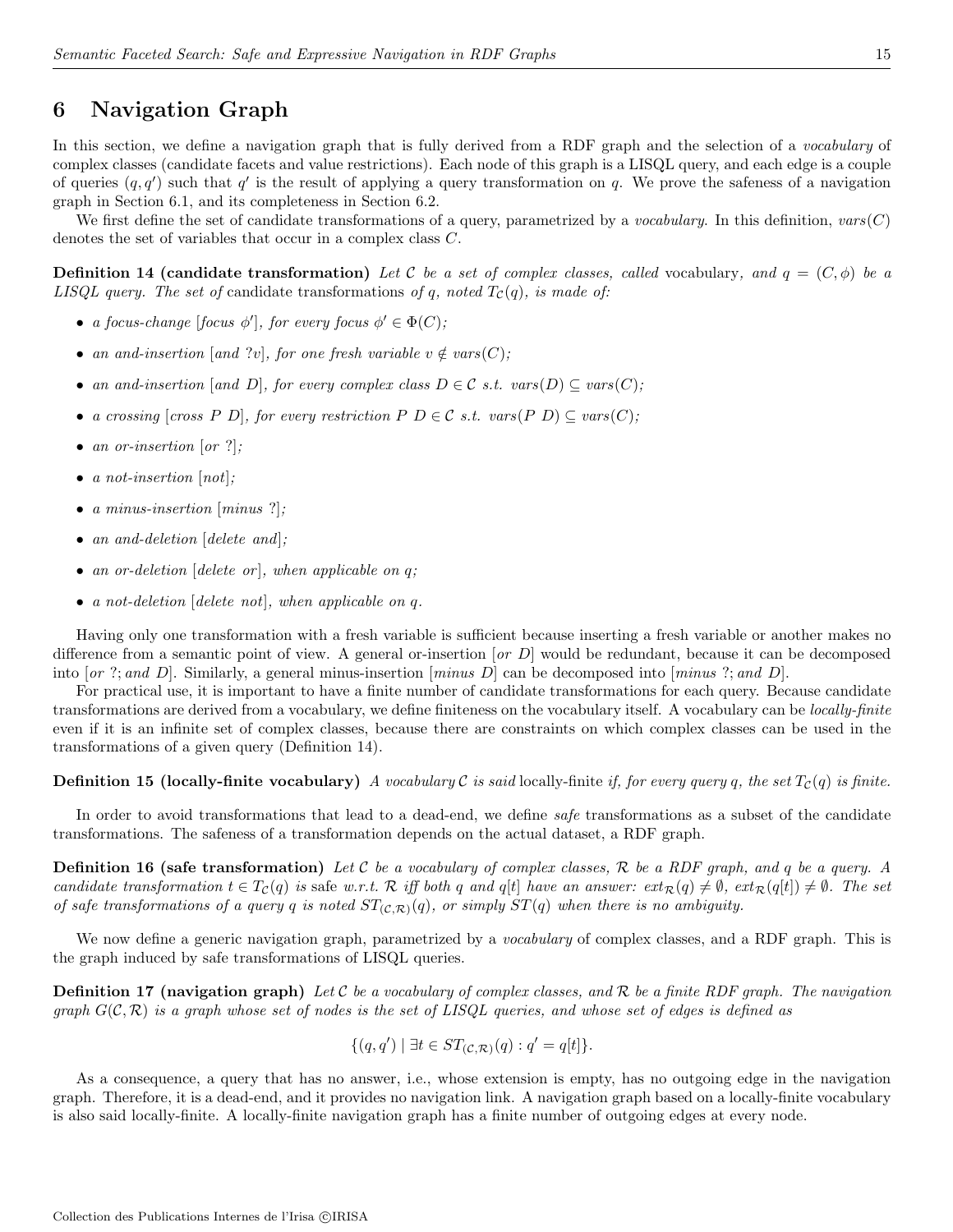#### 6.1 Safeness

A navigation graph is safe if no path can lead to a dead-end, unless it starts at a dead-end.

**Theorem 18 (safeness)** Let C be a vocabulary, and R be a RDF graph. The navigation graph  $G(C, \mathcal{R})$  is safe, i.e., for every path going from the query q to the query  $q'$ ,  $ext_{\mathcal{R}}(q) \neq \emptyset$  implies  $ext_{\mathcal{R}}(q') \neq \emptyset$ .

This is true by definition of the navigation graph because only safe transformations are used for navigation links, ensuring the target query is not a dead-end. There remains the issue of choosing a starting query that is not a dead-end. A natural choice is the top query  $\top = (\underline{?}_{\phi}, \phi)$ . Its extension is the set of all resources in R, which is never empty in practice (otherwise, there is nothing to explore).

#### 6.2 Completeness

A navigation graph is complete if there is a path to every query that is not a dead-end, starting from the most general query  $\top$ . Proving that there is a finite sequence of transformations from a finite vocabulary to every query would be easy. What is more difficult, but more interesting, is to prove there is a *safe* sequence of transformations, i.e., a path in the navigation graph. There are some queries for which there is no such path, but we show that this happens only if there is an unsafe focus-change in the query. For example, the query a person and mother : not a man results in the set of persons having a known mother, but a focus-change on a man results in the empty set: no man is the mother of a person. The navigation path that would lead to it is [and a person; cross mother : ?; minus ?; and a man], but the last query transformation is not safe because it leads to a dead-end. In fact, the above query is equivalent to a person and mother : ? w.r.t. the extension. A similar observation can be made with disjunction. In the query, a person and mother : (a man or a woman), a focus-change on a man would result in a dead-end. The query can be simplified into the equivalent query, w.r.t. the extension, a person and mother : a woman. Therefore, we characterize what a safe complex class is.

**Definition 19 (safe complex class)** A complex class C is said to be safe under  $\phi \in \Phi(C)$  if for every focus  $\phi' \in \Phi(C)$ that is under  $\phi$  in the syntax tree of C, we have  $ext_{\mathcal{R}}((C, \phi')) \neq \emptyset$ . C is said fully safe if it is safe under its default focus.

Before stating and proving the main theorem on completeness, we need a few lemmas on the conservation of the safeness of complex classes when they are simplified. The proofs, only sketched here, are based on the translation of queries to SPARQL (Definition 6).

**Lemma 20** If a complex class C is safe under a focus  $\phi$ , then  $C' = C[\phi \leftarrow \frac{2}{\phi}]$  is safe under  $\phi$ .

**Proof:** Assume C is safe under  $\phi$ , and C' is not safe under  $\phi$ . Then  $ext((C', \phi)$  is empty. As C has the complex class  $C[\phi]$ instead of the most general complex class ? at the the focus  $\phi$ , the translation to SPARQL of  $(C, \phi)$  has more constraints than  $(C', \phi)$ , and the additional constraints are not in the scope of a MINUS. Therefore,  $ext((C, \phi))$  is empty too, and C is not safe under  $\phi$ . This contradicts our hypothesis, and proves the lemma.

**Lemma 21** If a complex class C is safe under a focus  $\phi$  and  $C[\phi] = C_1$  and  $C_2$ , then  $C' = C[\phi \leftarrow C_{1_{\phi}}]$  is safe under  $\phi$ .

**Proof:** Assume C is safe under  $\phi$ , and C' is not safe under  $\phi$ . Then, there exists a focus  $\phi'$  under  $\phi$  s.t.  $ext((C', \phi')$  is empty. As C has the complex class  $C_1$  and  $C_2$  instead of complex class  $C_1$  at the the focus  $\phi$ , the translation to SPARQL of  $(C, \phi')$  has more constraints than  $(C', \phi')$ , and the additional constraints are not in the scope of a MINUS. Therefore,  $ext((C, \phi'))$  is empty too, and C is not safe under  $\phi$ . This contradicts our hypothesis, and proves the lemma.

**Lemma 22** If a complex class C is safe under a focus  $\phi$  and  $C[\phi] = C_1$  or  $C_2$ , then  $C' = C[\phi \leftarrow C_{1_{\phi}}]$  is safe under  $\phi$ .

**Proof:** Assume C is safe under  $\phi$ , and C' is not safe under  $\phi$ . Then, there exists a focus  $\phi'$  under  $\phi$  s.t.  $ext((C', \phi')$  is empty. Now,  $(C, \phi')$  has the same simplification as  $(C', \phi')$  because  $\phi'$  is in the first alternative of the disjunction  $C_1$  or  $C_2$ . Hence,  $(C, \phi')$  has the same SPARQL translation and the same extension as  $(C', \phi)$ . Therefore,  $ext((C, \phi'))$  is empty too, and C is not safe under  $\phi$ . This contradicts our hypothesis, and proves the lemma.

We also need the fact that the complex class ? is a neutral element for conjunction, and an absorbing element for disjunction: i.e.,

- ? and  $C \equiv C$  and ?  $\equiv C$ ,
- ? or  $C \equiv C$  or ?  $\equiv$  ?.

We now prove that it is enough to use a vocabulary restricted to *atomic* complex classes (i.e., resources, variables, classes, and unqualified restrictions) to generate navigation graphs that are both locally-finite and complete.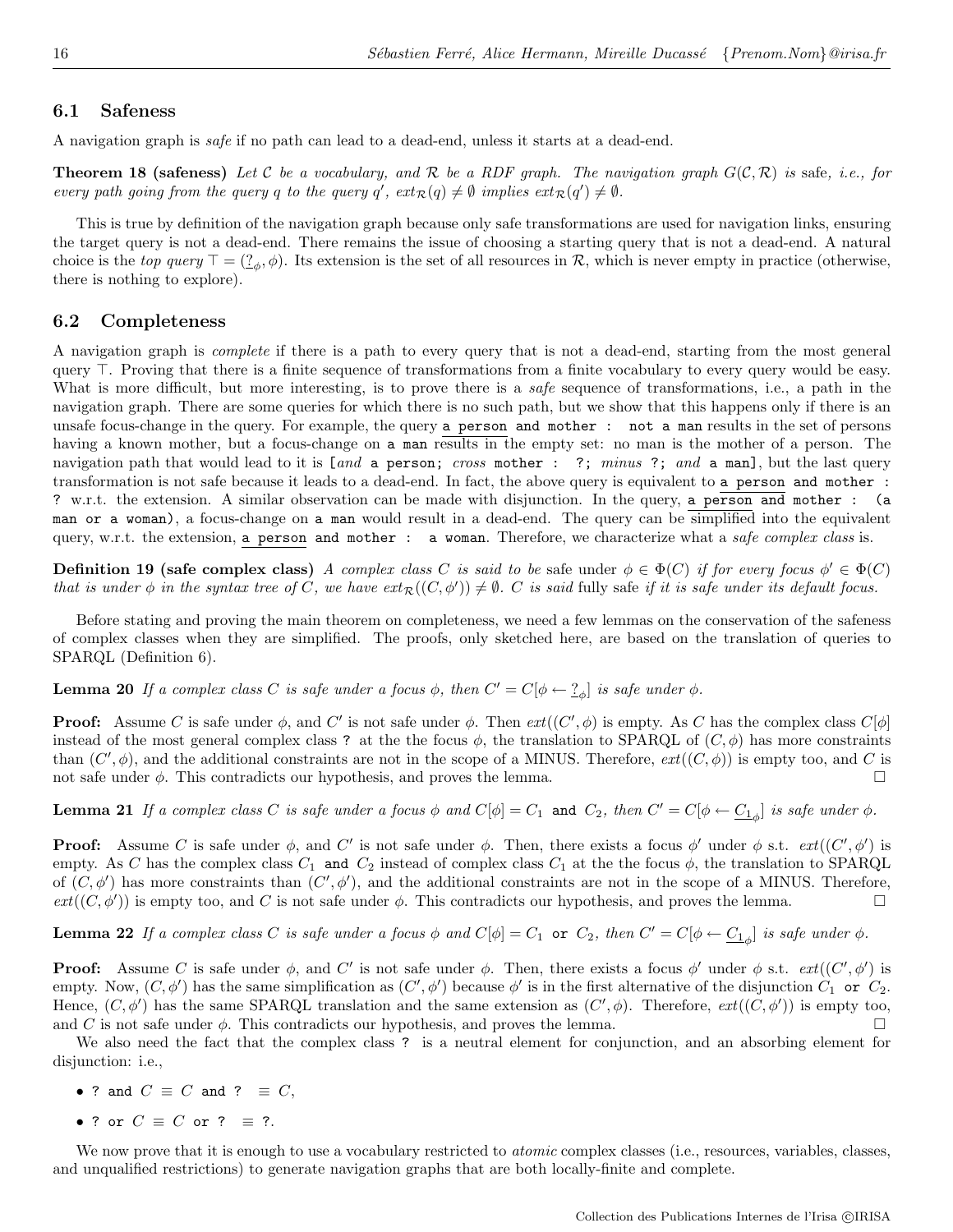**Theorem 24 (finiteness)** The minimum vocabulary  $C_0$  is locally-finite.

Proof: In a RDF graph, there is a finite number of resources, literals, classes, and properties. Therefore, the only source of infiniteness is variables. However, the candidate transformations of a query use only the variables of the query (Definition 14).  $\Box$ 

**Theorem 25 (completeness)** Let C be a vocabulary containing the minimum vocabulary  $C_0$ , and R be a RDF graph. The navigation graph  $G(\mathcal{C}, \mathcal{R})$  is complete for fully safe queries, i.e., for every query  $q = (C, \phi)$  s.t. C is a fully safe complex class, there is a path in G from the top query  $\top = (\underline{?}_\phi, \phi)$  to q.

**Proof:** We first prove that for every queries  $q = (C, \phi)$  and  $q' = (C', \phi')$  s.t.  $q' = q[and D]$  (i.e.,  $C' = C[\phi \leftarrow C[\phi]$  and  $D_{\phi'}]$ ),  $ext(q) \neq \emptyset$ , and q' is safe under  $\phi'$ , there is a navigation path from q to q'. Because C' is safe under  $\phi'$ , we know that q' is not dead-end, hence  $ext(q') \neq \emptyset$ . We proceed by induction on the complex class D:

- $D = r$ : we have  $q' = q[and r]$ , and  $r \in \mathcal{C}$ , hence  $[and r] \in T_{\mathcal{C}}(q)$ . Moreover, as q and q' are not dead-ends,  $[and r] \in ST(q)$ . Therefore,  $(q, q')$  is a navigation link.
- $D = ?v$ : same as above with  $q' = q[and ?v]$ , whether ?v occurs in C or not.
- D =?: same as above with  $q' = q$ [and ?].

 $D = a$  u: same as above with  $q' = q[and a u]$ .

 $D = P \; \underline{D_1}_{\phi_1}$ :

Let  $q_1 = q[cross P ?] = (C_1, \phi_1)$ , where  $C_1 = C[\phi \leftarrow C[\phi]$  and  $P ?_{\phi_1}]$ . Because C' is safe under  $\phi'$ , C' is also safe under  $\phi_1$ , and by Lemma 20,  $C_1$  is safe under  $\phi_1$ . Therefore,  $q_1$  is not a dead-end, and hence  $(q, q_1)$  is a navigation link.

Let  $q_2 = q_1[$ and  $D_1] = (C_1[\phi_1 \leftarrow ? \text{ and } D_1], \phi_1) = (C_2, \phi_1)$ . We have  $C_2 \equiv C'$ . Because  $q_1$  is not a dead-end and  $C'$ is safe under  $\phi_1$ , there is path from  $q_1$  to  $q_2$ , by induction on  $D_1$ .

Finally,  $q' = q_2$ [focus  $\phi'$ ] and  $(q_2, q')$  is a navigation link because q' is not a dead-end.

 $D=\underline{D_{1}}_{\phi_{1}}$  and  $\underline{D_{2}}_{\phi_{2}}$ :

Let  $q_1 = q[and D_1] = (C_1, \phi_1)$ . Because C' is safe under  $\phi'$ , C' is safe under  $\phi_1$ , and by Lemma 21,  $C_1$  is safe under  $\phi_1$ . Therefore, there is a path from  $q$  to  $q_1$ , by induction on  $D_1$ .

We have  $q_2 = q_1[and D_2] = (C', \phi_2)$ . Because  $q_1$  is not a dead-end, and C' is safe under  $\phi_2$  (Lemma 21), there is a path from  $q_1$  to  $q_2$ , by induction on  $D_2$ .

Finally,  $q' = q_2$ [focus  $\phi'$ ] and  $(q_2, q')$  is a navigation link because q' is not a dead-end.

# $D = \mathtt{not}\ \underline{D_{1}}_{\phi_1}$ :

Let  $q_1 = q[\text{minus } ?] = (C_1, \phi_1)$ , where  $C_1 = C'[\phi_1 \leftarrow ?]$ . Because C' is safe under  $\phi'$ , C' is also safe under  $\phi_1$ , and hence,  $C_1$  is safe under  $\phi_1$  (Lemma 20). Therefore,  $q_1$  is not a dead-end, and  $(q, q_1)$  is a navigation link.

Let  $q_2 = q_1[$ and  $D_1] = (C_2, \phi_1)$ . We have  $C_2 \equiv C'$ , and hence,  $C_2$  is safe under  $\phi_1$ . Therefore, there is a path from  $q_1$ to  $q_2$ , by induction on  $D_1$ .

Finally,  $q' = q_2$ [focus  $\phi'$ ] and  $(q_2, q')$  is a navigation link because q' is not a dead-end.

$$
D=\underline{D_1}_{\phi_1}\text{ or }\underline{D_2}_{\phi_2}\text{:}
$$

Let  $q_1 = q[and D_1] = (C_1, \phi_1)$ , where  $C_1 = C'[\phi' \leftarrow D_1]$ . Because C' is safe under  $\phi'$ , C' is safe under  $\phi_1$ , and by Lemma 22,  $C_1$  is safe under  $\phi_1$ . Therefore, there exists a path from q to  $q_1$ , by induction on  $D_1$ .

Let  $q_2 = q_1[or ?] = (C_2, \phi_2)$ , where  $C_2 = C'[\phi' \leftarrow (D_1 \text{ or } ?)] \equiv C'[\phi' \leftarrow ?] \equiv C$ . Therefore,  $q_2$  is not a dead-end, and  $(q_1, q_2)$  is a navigation link.

Let  $q_3 = q_2[$ and  $D_2] = (C_3, \phi_2)$ :  $C_3 = C'[\phi_2 \leftarrow ?$  and  $D_2] \equiv C'$ . Because C' is safe under  $\phi'$ , C' is safe under  $\phi_2$ . Therefore, there is a path from  $q_2$  to  $q_3$ , by induction on  $D_2$ .

Finally,  $q' = q_3$  [focus  $\phi'$ ], and  $(q_3, q')$  is a navigation link because q' is not a dead-end.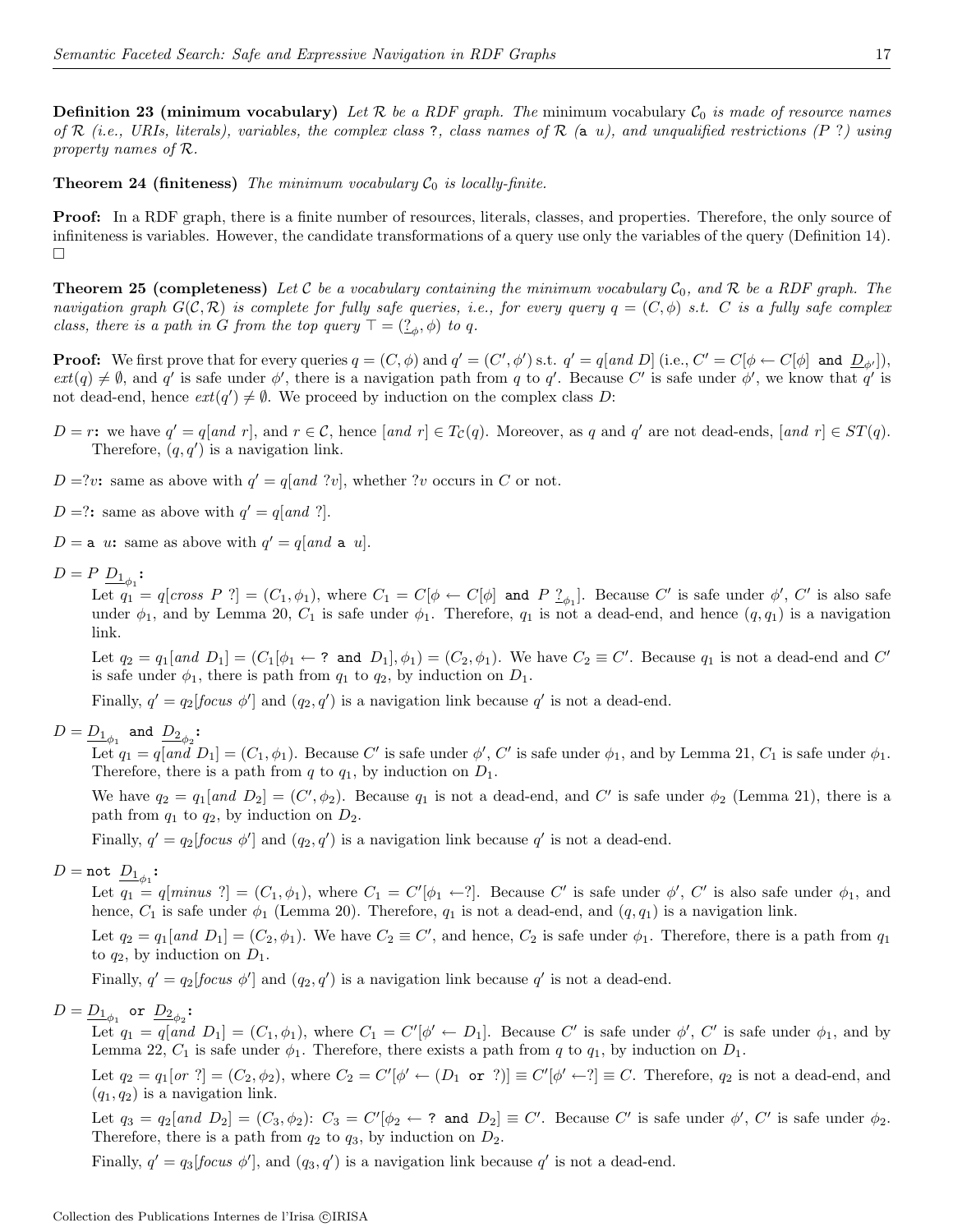We now prove that there exists a path from the top query to every query  $q = (C, \phi)$  s.t. C is fully safe. By induction on C, there is a path from the top query to the query (? and  $\underline{C}_{\phi}$ ,  $\phi$ ), which is equivalent to q.

This proof also provides an algorithm for finding a path from the top query to the target query. It exhibits a linear complexity, i.e., the path has a length that is linear in the size of the target query.

#### 6.3 Complexity Issues

Navigation boils down to compute a set of transformations of the current query  $q = (C, \phi)$ , and to present them to the user. For a safe navigation, only safe transformations should be presented; and for a complete navigation, at least the minimum vocabulary  $C_0$  should be used. In this section, we discuss the cost of computing those navigation links. The first aspect is the number of candidate transformations of the current query. The second aspect is verifying whether a candidate transformation is safe.

From Definition 14, the number of candidate transformations  $T_c(q)$  is linear in the number of foci of C plus the size of the vocabulary  $C$  restricted to variables occurring in  $C$ . As the number of foci of a complex class is clearly finite, if the vocabulary, restricted to variables in  $C$ , is finite, then the set of candidate transformations is also finite. The size of the minimum vocabulary restricted to variables in  $C$  is linear in the number of variables in  $C$  plus the number of resources of the RDF graph (classes and properties are resources themselves). As the number of resources of a RDF graph is finite, the minimum vocabulary, restricted to variables in  $C$ , is also finite. As a conclusion, it is possible to have finite sets of candidate transformations while preserving navigation completeness. Every finite vocabulary that contains the minimum vocabulary is acceptable.

We now discuss the verification of the safeness of candidate transformations. By default, to verify that a transformation is safe, the extension of the target query must be computed and compared to the empty set. We show that some of them are always safe, saving the cost of verifying them. For other transformations, the verification can be reduced to a less costly computation. In the following lemmas, we have  $q = (C, \phi)$  the current query, and  $q' = (C', \phi')$  the target query obtained by applying a transformation on q. We assume that  $ext(q) \neq \emptyset$ , which is ensured by safe navigation, and we are interested in judgments about the fact that  $ext(q') \neq \emptyset$ .

**Lemma 26** Assume  $q' = q$  [focus  $\phi'$ ], with  $\phi' \in \Phi(C)$ . If  $simpl(q) = simpl(q')$ , then  $ext(q') \neq \emptyset$ .

When two queries have the same simplification (see Table 3), they are translated into the same graph pattern. As there are no optional graph pattern, the change of the variable in the SELECT clause cannot entail an empty extension. A focuschange does not change the simplified query when the focus does not enter or exit the scope of a disjunction or a negation. For other foci, the extension of  $q'$  has to be computed.

In fact, it is acceptable in practice not to check the safeness of a focus change. For example, consider the navigation to the query a person and father : not a doctor and mother : a doctor, where no dead-end is encountered, but where a focus on the first occurrence of a doctor is unsafe. In fact, this unsafe focus-change is an information in itself, revealing that nobody has both his father and mother that are doctors. The first part of the navigation leads to the query a person and father : not a doctor, which is not a dead-end because there are doctors who are fathers, as well as there are non-doctors who are fathers. Then, the second part of the navigation selects, among the persons whose father is not a doctor, those whose mother is a doctor. This is the second part that produces the unsafe focus-change, because of the exclusion, in the RDF graph, between having a doctor father and a doctor mother. Moreover, it may be useful to make this focus change in order to delete a doctor and replace it by something more general.

**Lemma 27** Assume  $q' = q[and ?v]$ , with  $?v \notin vars(C)$ . We have  $ext(q') = ext(q)$ , and hence,  $ext(q') \neq \emptyset$ .

As the fresh variable does not occur in q, it is equivalent to ?. Therefore,  $q'$  is equivalent to q, and has the same extension. The benefits of this transformation is to give a name to an entity, so as to refer to it at another focus.

**Lemma 28** Assume  $q' = q$ [and D] or  $q' = q$ [cross D], with  $D \in \mathcal{C}$ , and vars(D) =  $\emptyset$ . We have  $ext(q') = ext(q) \cap$  $ext((\underline{D}_{\phi''}, \phi'')).$ 

This lemma is very important because the transformations [and D] and [cross D] are the most numerous. Instead of computing the extension of  $q'$ , it is possible to store the extensions of the complex classes  $D \in \mathcal{C}$  that have no variable, and to check that they share instances with the current query. The cost of verifying a transformation is reduced to an intersection between two sets of resources. It is interesting to note that this is the same criteria as used for the selection of restriction values in faceted search (Section 2.2).

**Lemma 29** Assume  $q' = q[t]$ , where [t] is either of [or ?], [minus ?], [not], [delete and], [delete not]. We have  $ext(q') \neq \emptyset$ .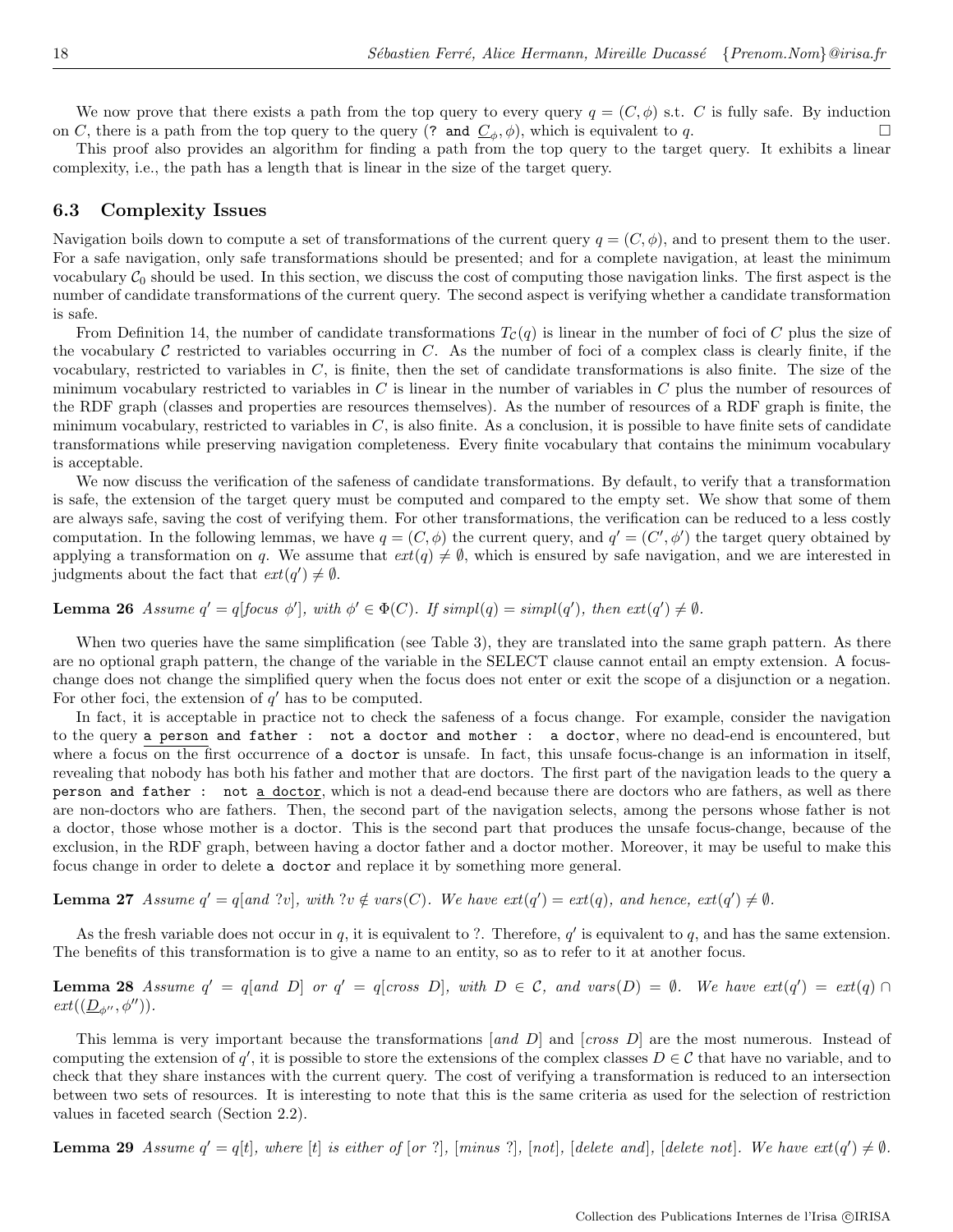In the last lemma, the five query transformations produce a graph pattern that is the same or more general than for q. This implies the extension of  $q'$  is equal or larger than for  $q$ , and hence is not empty.

To summarize, the transformations that require to compute the extension of  $q'$  are only the and-insertions of complex classes sharing variables with  $q$ , and the potential or-deletion. Other and-insertions need only the computation of a set intersection. All other transformations need no computation at all because they are necessarily safe, or related to an unsafe focus change. Therefore, the additional cost compared to standard faceted search, given a same vocabulary, is only the checking of the potential or-deletion, and the computation of the and-insertion of each variable occuring in the query, where the number of those variables is bounded by the number of cycles in the query, which is very low in practice.

#### 6.4 From Theory to Camelis 2

From theoretical results presented in previous sections, we can now explain and justify the user interface of Camelis 2, as presented in Section 3. Given the definition of the navigation graph, the user interface is composed of the current query and a set of query transformations. The query determines the current selection, and the query transformations determine the available navigation links.

The query box (Q in Figure 2) displays the query as a complex class with an underlined part that indicates where the focus stands. A click at any position in the query box triggers a focus-change, unless it is the current focus that is clicked.

Other query transformations that do not require the selection of a complex class are provided as buttons at the right of the query box (QC in Figure 2). The button 'Name' provides the and-insertion of a fresh variable, which is automatically generated starting with ?X, ?Y, ?Z, ?A, etc. The button 'Not ' performs either a not-deletion or a not-insertion, whether the focus is under a negation or not. The button '. Or ?' performs an or-insertion. The minus-insertion has been introduced during the writing of this paper, and will be implemented as an additional button ' and not ?'. However, it can be decomposed into an and-insertion and a not-insertion. Finally, the button 'Delete' performs either an or-deletion or an and-deletion, whether the focus is a disjunction alternative or not.

The remaining query transformations, and-insertions and crossings, require the selection of a complex class that belongs to the vocabulary. A crossing is just a particular case of and-insertion, when the complex class is a restriction. We define the set of complex classes for which there is a safe and-insertion as the *index*. Its elements are called *features*.

**Definition 30 (index)** Let C be a vocabulary, R be a RDF graph, and q be a LISQL query. The index of q in the vocabulary C and in the RDF graph  $\mathcal R$  is defined as

$$
index_{(\mathcal{C}, \mathcal{R})}(q) = \{ D \mid (and \ D) \in ST_{(\mathcal{C}, \mathcal{R})}(q) \}.
$$

As traditionally done in faceted search, each feature is labeled by its count, i.e., the number of answers of the current query that match the feature. It is also the number of answers that would result from the application of an and-insertion with this feature. Because of safeness, count values are strictly positive integers.

Camelis 2 works with an infinite vocabulary, but the index is presented as an expandable tree so that only a finite subset of the vocabulary is used at any time. This allows for rich faceted summaries, while letting users in control of how much is displayed.

Definition 31 (Camelis 2 vocabulary) In Camelis 2, the vocabulary is the set of complex classes that use none of the Boolean operators (and, or, not), and such that variables are only used as atomic complex classes.

As in dynamic taxonomies and logical information systems (see Section 2.2), features can be organized into a generalization ordering by defining subsumption between them. Our definition is not based on logical inference as in OWL-DL, but merely on the computation of extensions of LISQL queries. Examples of subsumption relationships can be found in Section 3.

**Definition 32 (subsumption)** Subsumption  $\subseteq$  between complex classes and between complex properties of the Camelis 2 vocabulary can be defined by the following inference rules:

- 1. if  $r_1 = r_2$ , then  $r_1 \sqsubset r_2$ ;
- 2. if C is a complex class, then  $C \subseteq ?$ ;
- 3. if  $u_1 \in ext_{\mathcal{R}}(\texttt{rdfs:subClassOf} : u_2),$ then a  $u_1 \sqsubseteq$  a  $u_2$ ;
- 4. if  $p_1 \in ext_{\mathcal{R}}(\texttt{rdfs:subPropertyOf} \; : \; p_2),$  $then\,\,(p_1\;:\;\sqsubseteq p_2\;:\,),\,\,(p_1\;:\;\sqsubseteq p_2\; \text{ with}),\,\,(p_1\; \text{ of } \sqsubseteq p_2\; \text{ of}),\,\,(p_1\; \text{ of } \sqsubseteq p_2\; \text{ with}),\,\,(p_1\; \text{ with } \sqsubseteq p_2\; \text{ with}),$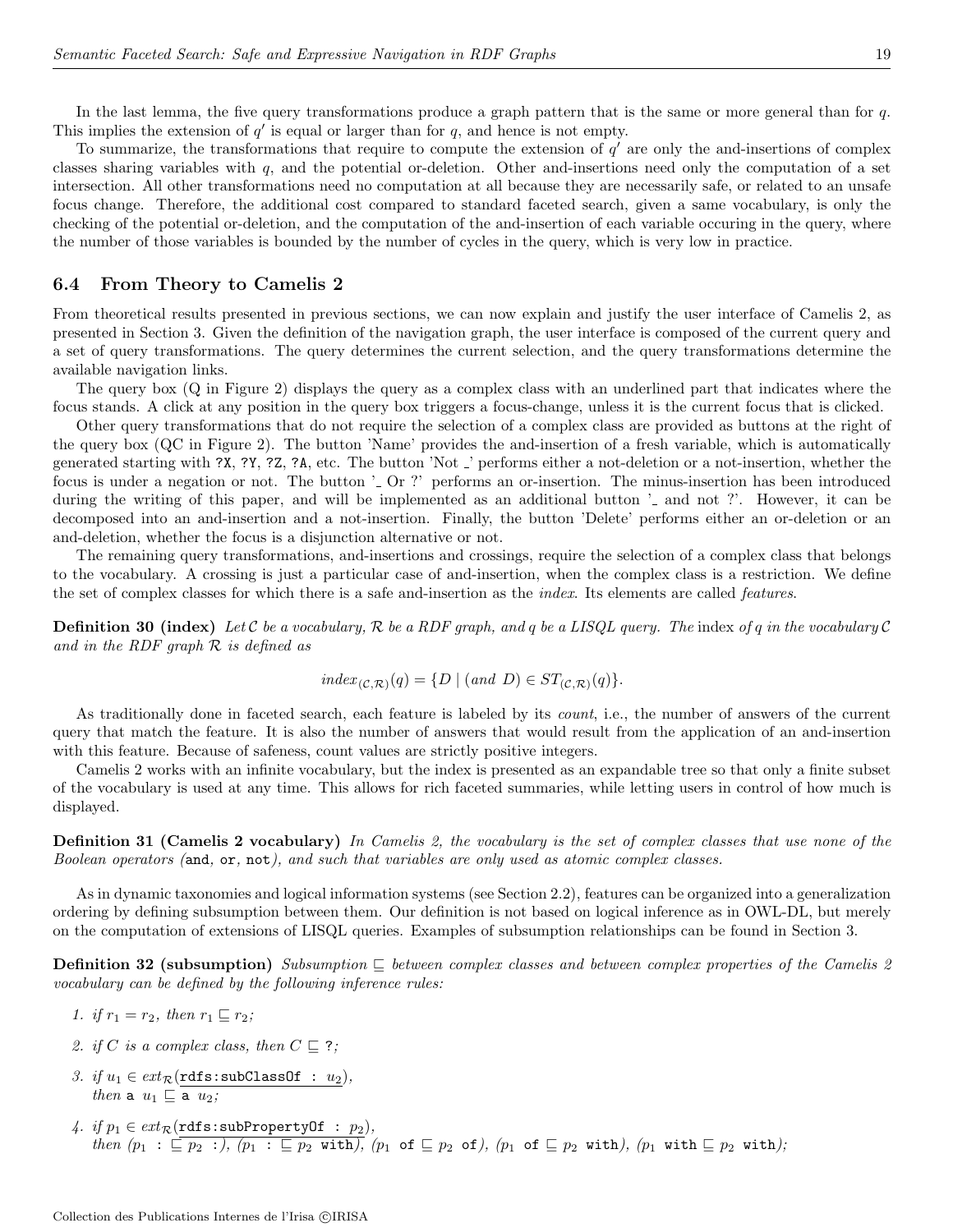- 5. if  $P_1 \sqsubseteq P_2$ , then  $(P_1 \sqsubseteq \text{trans } P_2)$ ,  $(P_1 \sqsubseteq \text{opt } P_2)$ ,  $(\text{trans } P_1 \sqsubseteq \text{trans } P_2)$ ,  $(\text{opt } P_1 \sqsubseteq \text{opt } P_2)$ ;
- 6. if  $P_1 \sqsubseteq P_2$  and  $C_1 \sqsubseteq C_2$ , then  $P_1$   $C_1 \sqsubseteq P_2$   $C_2$ ;
- 7. if  $r_1 \in ext_{\mathcal{R}}(\text{opt trans } P r_2),$ then opt trans  $P$   $r_1 \sqsubseteq$  opt trans  $P$   $r_2$ .

Figure 2 shows how the index is dispatched between the extension box (E), the facet hierarchy (F), and the value boxes (V). The extension box contains all features that are resource names. Indeed, a resource r is a feature of a query q iff r is in the extension of q. Rule (i) accounts for the fact that the extension box is a flat list. Features in the form  $(P^+ r)$ , where  $P^+$ denotes a property chain, are grouped into value boxes. There is one value box for each expanded property chain. Rule  $(vii)$ accounts for taxonomies of values as visible in Figure 2 (recall that  $in = opt$  trans part of). All other features, those that do not contain any resource, are placed into the facet hierarchy. Rule  $(ii)-(vi)$  account for their hierarchy. Instead of displaying up to 12 complex properties for every basic property p, we only show  $(p \cdot)$  and  $(p \cdot \sigma f)$ , and possibly their reflexive and transitive closures when this produces taxonomies of values. Other closures are accessible by toggling each closure on/off and pushing the button 'Zoom' in the feature controls (FC). When double-clicking a feature in the form  $(P^+$ ?), a sequence of crossings is performed on the properties of the property chain; otherwise, an and-insertion is performed.

# 7 Usability Evaluation

This section reports on the evaluation of semantic faceted search in terms of usability. we have measured the ability of users to answer questions of various complexities, as well as their response times. Results are strongly positive and demonstrate that semantic faceted search offers expressiveness and ease-of-use at the same time. There was no difficulty with the LISQL syntax. The main difficulty was about focus change, and other difficulties were about negation and inverse because of minor flaws in the user interface and in the tutorial. Details about the evaluation and results can be found on our website <sup>5</sup>.

### 7.1 Participants

The subjects consisted of 20 persons, 15 males and 5 females. They were computer science graduate students (13 from the University of Rennes 1, 7 from the INSA engineering school). All participants use Internet daily and are familiar with information searching. They had prior knowledge neither of Camelis 2, nor of faceted search or semantic web. None was familiar with the dataset used in the evaluation and they had no particular interest in the concerned field.

### 7.2 Methodology

The evaluation was conducted in three phases : tutorial, test and feedback.

Tutorial. Before beginning the test, participants first had 20 minutes to learn how to use Camelis 2 with an oral tutorial, then they had 10 minutes to navigate freely and to ask questions. A paper tutorial, with the same information as the oral tutorial, was given to the participants. The tutorial detailed the interface and the actions, the genealogy vocabulary and an example of scenario that has been accomplished with the subjects. The scenario was a succession of queries that show, select, or count individuals according to their properties and relationships.

During the training, participants had a different knowledge base from the test, but both were about genealogy<sup>6</sup>. The knowledge bases were chosen such that all participants had at least some familiarity with the concepts.

Test. Participants were asked to answer a set of questions, consisting in listing or counting persons having some features and relationships. We recorded their queries and answers, and the time they spent on each question. Each question was written in French and in English. The test was composed of 18 questions and it was not limited in time.

Table 5 shows the questions and the minimum number of navigation steps necessary to answer them, when using the minimum vocabulary only (see Definition 23). The answer difficulty was smoothly increasing. Some questions had similar difficulty, they are grouped together in the same category. There are 7 categories: the first 2 categories are covered by standard faceted search, while the 5 other categories are not in general. The questions of a given category were not always presented successively. The first category, "Visualization", did not require the creation of a query. The exploration of the

<sup>5</sup>http://www.irisa.fr/LIS/alice.hermann/camelis2.html

 $6$  For the training, Benjamin Franklin's genealogy, and for the test, George Washingtons genealogy.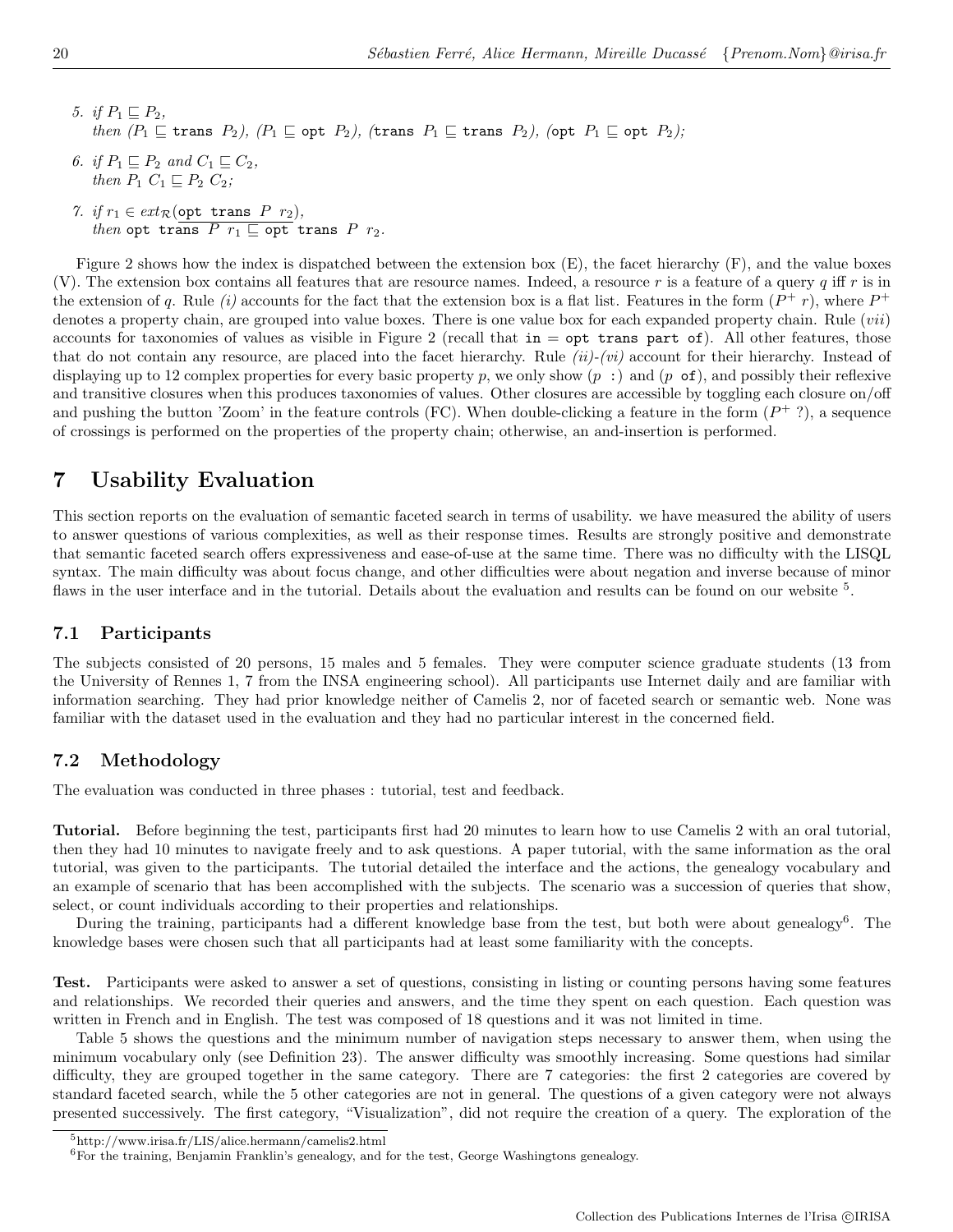| Category         | Question                                                                               | $\#$ navig. links |
|------------------|----------------------------------------------------------------------------------------|-------------------|
|                  | 1 How many persons are there?                                                          |                   |
| Visualization    | 2 How many men are there?                                                              |                   |
|                  | 3 How many persons have a birth's place in the base?                                   |                   |
|                  | How many women are named Mary?                                                         |                   |
| <i>Selection</i> | Who was born at Stone Edge?                                                            |                   |
|                  | Which man was born in 1659?<br>6.                                                      |                   |
|                  | Who is married with Edward Dymoke [I33]?                                               |                   |
| Path             | Which man has his father married with Alice Cooke [I30]?<br>9                          | 5                 |
|                  | 11 Which man is married with a woman born in 1708?                                     |                   |
| Disjunction      | Which women have for mother Jane Butler [167] or Mary Ball [123]?                      | 6                 |
|                  | 12 Which men are married with a woman whose birth's place is Cuckfields or Stone Edge? |                   |
| <b>Negation</b>  | 10 How many men were born in the 1600 or 1700 years, and not in Norfolk?               | 12                |
|                  | 13 How many women have a mother whose death's place is not Warner Hall?                |                   |
| Inverse          | 14 Who was born in the same place as Robert Washington [164]?                          | 6                 |
|                  | 15 Who died during the year when Augustine Warner [118] was born?                      | 6.                |
|                  | 16 Which persons died in the same area where they were born?                           | 9                 |
| Cycle            | 17 How many persons have the same firstname as one of their parent?                    |                   |
|                  | 18 Which persons were born the same year as their spouse?                              | 10                |

Table 5: Questions of the test, by category, and the minimum number of navigation links to answer them.

facet hierarchy was sufficient to lead to the answer. In the second category, "Selection", we asked to count objects that have a particular feature. In the third category, "Path", subjects had to follow a path of properties. We asked to select objects in relation with another object that has a particular feature. The fourth category, "Disjunction", required to use disjunction. We asked to select objects in relation with another object that have a feature A or a feature B. The fifth category, "Negation", required to use negation. We asked to count objects that do not have a particular feature. The sixth category, "Inverse", required to use the inverse of a property. We asked to select objects that have a feature that another known object have. In the seventh category, "Cycle", we asked for objects that have a feature shared by a related object. The three questions of this category required to use variables. The two first categories of questions, Visualization and Selection, are in the expressive scope of all faceted search systems, while the other categories are beyond most of them.

Questionnaire. After the test, each user filled in the SUS questionnaire [Bro96]. It contains 10 standardized questions on the user's feeling. The questions can be found on Table 6 together with the results. Each item ranges on a 0-4 scale from "strongly disagree" to "strongly agree".

We have added 5 open questions: 11) "What did you find especially difficult?", 12) "What did you find especially easy?", 13) "Which difficulty have you met?", 14) "What can be improved?", 15) "What should be kept unchanged?".

### 7.3 Results

A query could be correct while the answer was not. Indeed, a participant could forget to change the focus and answer related objects in place of the searched objects. Moreover, to find the correct answer, several queries were in general possible.

Figure 5 shows the number of correct queries and answers, the average time spent on each question and the number of participants who had a correct query for at least one question of each category:

- Visualization : The first two questions had 20 correct answers and queries. The third question had 10 correct answers and 13 correct queries. All the 20 participants had a correct query for at least one question of the category. The average response times were respectively 43, 21, and 55 seconds.
- Selection : The first question had 19 correct answers and 20 correct queries. The three other questions had 20 correct answers and queries. All the 20 participants had a correct query for at least one question of the category. The average response times were respectively 49, 77, 65, and 103 seconds.
- Path : The first question had 14 correct answers and 15 correct queries. The second question had 18 correct answers and 19 correct queries. All the 20 participants had a correct query for at least one question of the category. The average response times were respectively 127 and 89 seconds.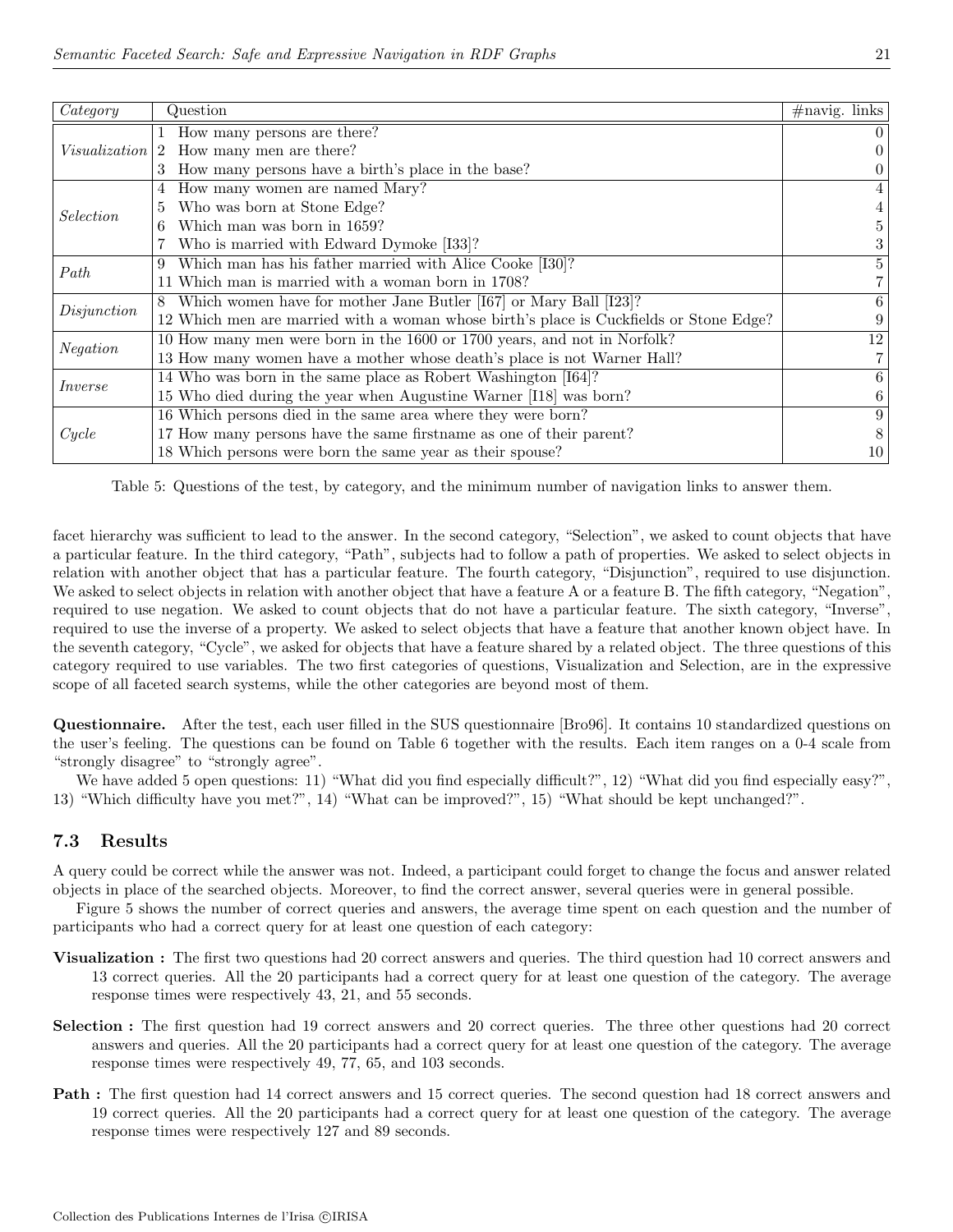

Figure 5: Average time and number of correct queries and answers for each question

- Disjunction : The first question had 16 correct answers and 17 correct queries. The second question had 17 correct answers and 20 correct queries. All the 20 participants had a correct query for at least one question of the category. The average response times were respectively 237 and 120 seconds.
- Negation : The first question had 15 correct answers and queries. The second question had 13 correct answers and 14 correct queries. 19 participants had a correct query for at least one question of the category. The average response times were respectively 183 and 122 seconds.
- Inverse: The first question had 13 correct answers and queries. The second question had 16 correct answers and queries. 18 participants had a correct query for at least one question of the category. The average response times were respectively 373 and 206 seconds.
- Cycle : The first question had 13 correct answers and 14 corrects queries. The second question had 11 correct answers and queries. The third question had 10 correct answers and queries. 18 participants had a correct query for at least one question of the category. The average response times were respectively 156, 160, and 204 seconds.

Figure 6 shows the distribution of subjects by number of correct answers and correct queries. The differences between the two distributions come from problems with the focus change. All subjects but one had correct answers to more than half of the questions. Half of the subjects had the correct answers at least to 15 questions out of 18. Two subjects answered correctly to 17 questions, their error was on a disjunction question for one and on a negation question for the other. All subjects had the correct query for at least 11 questions.

### 7.4 Interpretation

Test. For all questions, there is at least 50 percent of success. The subjects spent an average time of 40 minutes on the test, the quickest one spent 21 minutes and the slowest one 58 minutes.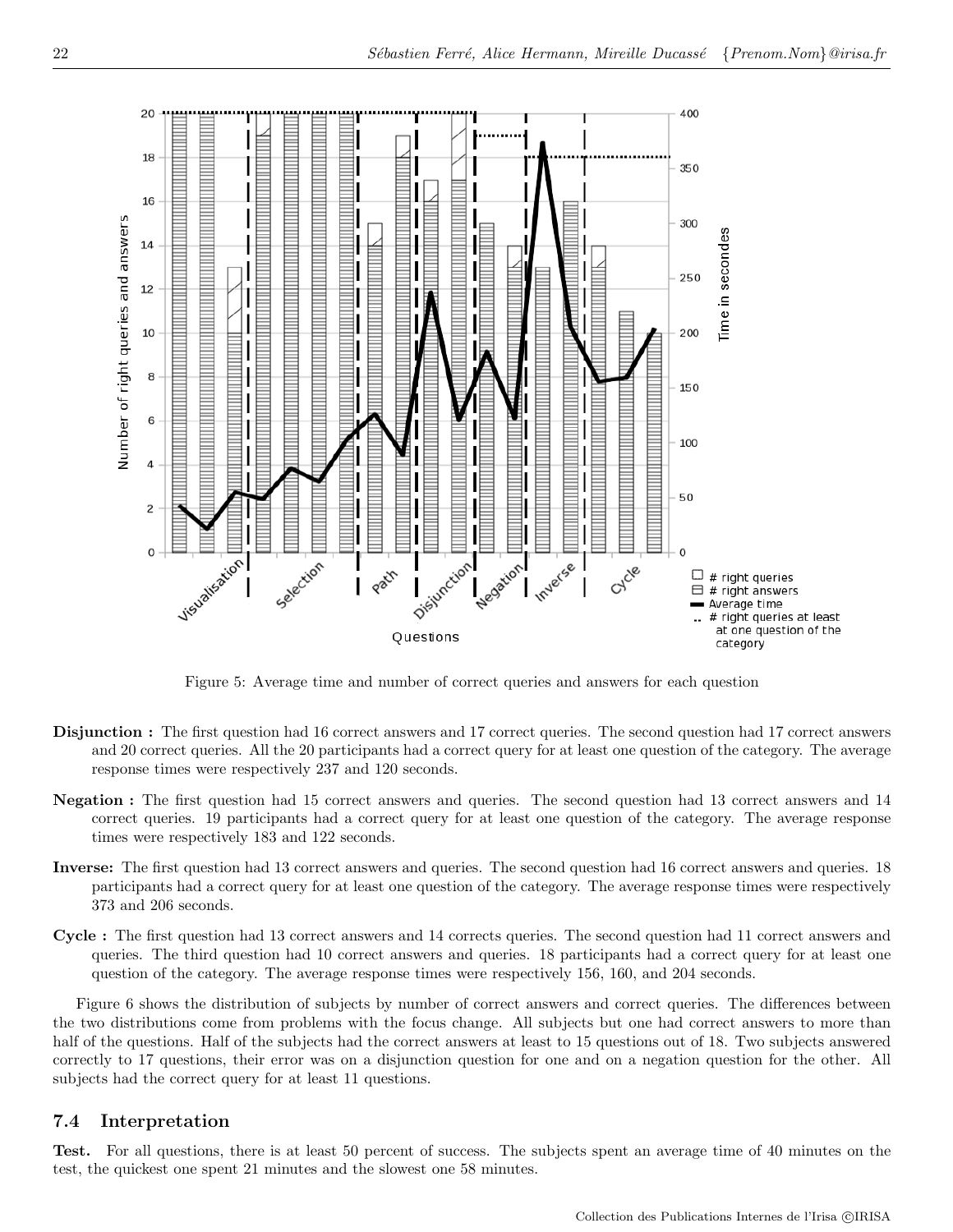

Figure 6: Distribution of subjects by number of correct answers, and by number of correct queries.

The first 2 categories corresponding to standard faceted search, visualization and selection, had a high success rate (between 94 and 100) except for the third question. The most likely explanation for the latter is that the previous question was so simple (a man) that subjects forgot to reset the query between the questions 2 and 3. All questions of the first two categories were answered in less than 1 minute and 43 seconds on average. Those results indicate that the more complex user interface of semantic faceted search does not entails a loss of usability compared to standard faceted search for the same tasks.

For other categories, there is a high diversity in the subject queries. Within each category, we observed that response times decreased, except for the "Cycle" category. At the same time, for "Path", "Disjunction" and "Inverse", the number of correct answers and queries increased. Those results suggest a quick learning process of the subjects.

For the negation, there is a small decrease of the number of correct answers. We think that this comes from a problem in the interface. Subjects checked on the NOT checkbox and double-clicked on the feature, expecting that it would have the same effect as clicking on the 'Zoom' button. This will be effective in the next version.

For the cycle questions, there are a lot of errors during navigation. We conjecture some lassitude at the end of the test because the three cycle questions have similar complexity and all but two subjects answered correctly to at least one of these questions.

There is a peak of response time for the first "Inverse" question. We realized afterwards that there were no related examples in the tutorial. It is noticeable that subjects, nevertheless, managed to solve the questions with a reasonable success rate. Furthermore the second question was much quicker.

The focus change problem was important for the first questions and the last ones. Between questions 5 and 12, no one failed except for a single person who regularly did.

| <b>SUS</b> Question                                                                       |     | Score (on a $0-4$ scale)  |  |
|-------------------------------------------------------------------------------------------|-----|---------------------------|--|
| I think that I would like to use this system frequently                                   |     | $2.8$   Agree             |  |
| I found the system unnecessarily complex                                                  |     | $0.8$ Strongly disagree   |  |
| I thought the system was easy to use                                                      |     | $2.6$   Agree             |  |
| I think that I would need the support of a technical person to be able to use this system |     | $\boxed{1.5}$ Disagree    |  |
| I found the various functions in this system were well integrated                         | 2.9 | Agree                     |  |
| I thought there was too much inconsistency in this system                                 |     | $0.6$ Strongly disagree   |  |
| I would imagine that most people would learn to use this system very quickly              |     | $2.5$   Agree             |  |
| I found the system very cumbersome to use                                                 |     | $\overline{1.0}$ Disagree |  |
| I felt very confident using the system                                                    | 2.8 | Agree                     |  |
| I needed to learn a lot of things before I could get going with this system               |     | $1.7$ Neutral             |  |

Table 6: Results of SUS questions.

SUS and open questions. Table 6 shows the answers to the SUS questions. Subjects agree that there is a need for teaching, however results show that they quickly learned, even by themselves for one category. They find the system complex but without useless functions and without inconsistency. People found all questions before the  $14^{th}$  one easy and the questions 14 to 18 difficult with cycles and inverse properties. Some questions were found harder, but nobody consulted the paper tutorial. People found the navigation and the query language easy. They said that they had a problem regarding the focus change, in particular to know which part of the query they should select to modify the focus. As improvements, people wished a better integration of the negation with the double-click. Subjects wished to keep the navigation and the query box.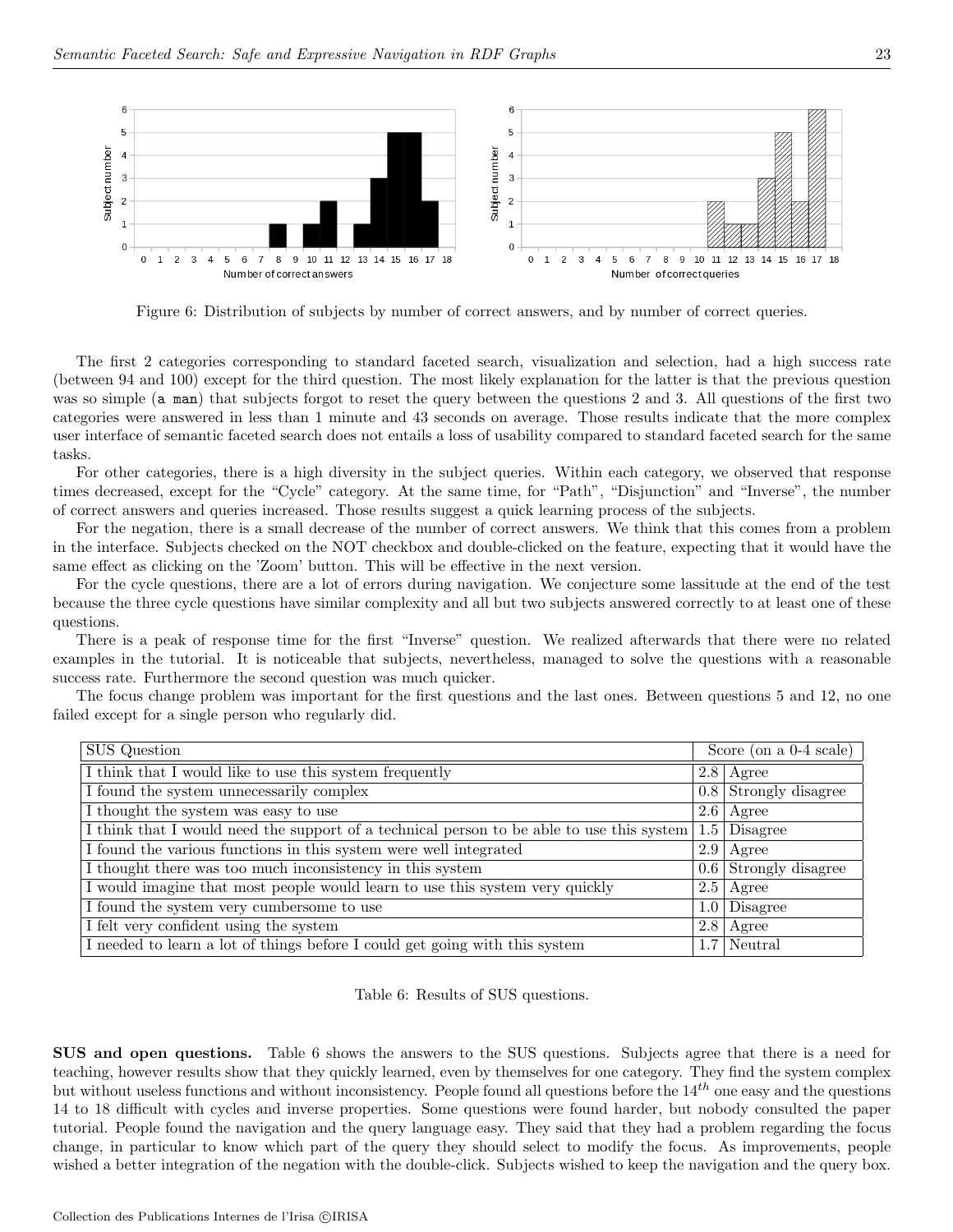They also asked for some functions that are present in Camelis 2 but were not presented during the tutorial session (e.g., query edition).

# 8 Related Work

We discuss other approaches for applying and extending faceted search to the Semantic Web. We also compare the expressiveness of LISQL with two expressive query languages of the Semantic Web: SPARQL and SPARQL-DL.

### 8.1 Faceted Search for the Semantic Web

As faceted search is becoming widespread, a number of proposals have been made to apply it on the Semantic Web (SW). They all have in common to assume that data is represented in a SW format, either RDF(S) or OWL. Most of them, such as Ontogator [MHS06], mSpace<sup>7</sup>, and Longwell<sup>8</sup>, do not claim for a contribution in term of expressiveness, and contribute either to the design of better interfaces and visualizations, or to methods for the rapid or user-centric configuration of faceted views [SVH07]. Therefore, their contributions are somewhat orthogonal to ours, and could certainly complement ours. Other approaches, such as SlashFacet [HvOH06] and BrowseRDF [ODD06], extend faceted search towards a more expressive navigation.

The most essential ingredient for an expressive and flexible semantic search in RDF graphs is focus change. It allows to change the perspective without changing the underlying graph pattern. To the best of our knowledge, no faceted search system offers this in a general way. SlashFacet has the *crossing* operation that selects the images of the items in the current selection through a property. Crossing includes a focus change, but crossing back a property is not equivalent to a focus change, because it introduces an additional restriction: starting from C and crossing  $p : ?$  and then p of ? leads to p : p of C instead of C and p : ? (they are not equivalent). Other systems allow to focus on different types of items, but this focus cannot be changed in the course of a search. For example, in a dataset about publications, a choice has to be made between authors and documents.

It is generally considered that the query should be hidden from the interface. In fact, in most faceted search systems, the query is displayed as the list of the restriction values users have already selected in the course of their search. This is important so that users do not feel lost, and can easily reverse previous selections. On our case, the query is also important to specify focus changes. Of course, displaying the query in SQL would ruin those benefits: the display of the query is part of the design of the user interface. Now, when the expressiveness is raised to SPARQL with graph patterns, disjunction, and negation, it becomes necessary to introduce syntax. While, in Camelis 2, the query is simply rendered as a sentence following some grammar, nothing prevents to render syntax through graphical widgets (e.g., lists for conjunction, trees for restrictions, tab panels for disjunction). In our approach, SPARQL is used behind the scene, and LISQL is used to render the query in a way that fits semantic faceted search (see Section 4).

Disjunction and negation are either absent or strongly limited in existing approaches. Disjunction is restricted to build sets of values or sets of items, e.g., in SlashFacet. Negation is restricted to restriction values, and also applies to unqualified restrictions (not P ?) in BrowseRDF. No other system allows to form cycles as we do with variables.

The value boxes of SlashFacet can handle only one taxonomy of values, whereas we can use the reflexive and transitive closure of any property that link the values together. For instance, when values are persons, we can use either parent : (descendancy chart), or parent of (ancestry chart).

### 8.2 Query Languages for the Semantic Web

We compare our query language LISQL to SPARQL, as the reference query language for the Semantic Web, and to SPARQL-DL [SP07] for the syntactic similarity of complex classes and complex properties with LISQL.

#### 8.2.1 Comparison with SPARQL

Haase *et al.* [HBEV04] define a set of 14 use cases for comparing the expressiveness of RDF query languages. We use them to evaluate and compare the expressiveness of SPARQL and LISQL. First, a significant difference is that LISQL has monodimensional queries, i.e., LISQL queries are translated to SPARQL queries having a single variable after SELECT. This constraint comes from the nature of faceted search, not from LISQL itself as several foci could be selected to have several variables after SELECT. The facet hierarchy, the value boxes, and a highlighting mechanism compensate for this constraint. Assume users want to know who is the mother of each male Washington. They first navigate to the query a man and lastname : Washington. Then, they expand the facet mother : ? in the facet hierarchy, which opens a value box that

<sup>7</sup> see http://mspace.fm/

 $^8$ see http://simile.mit.edu/wiki/Longwell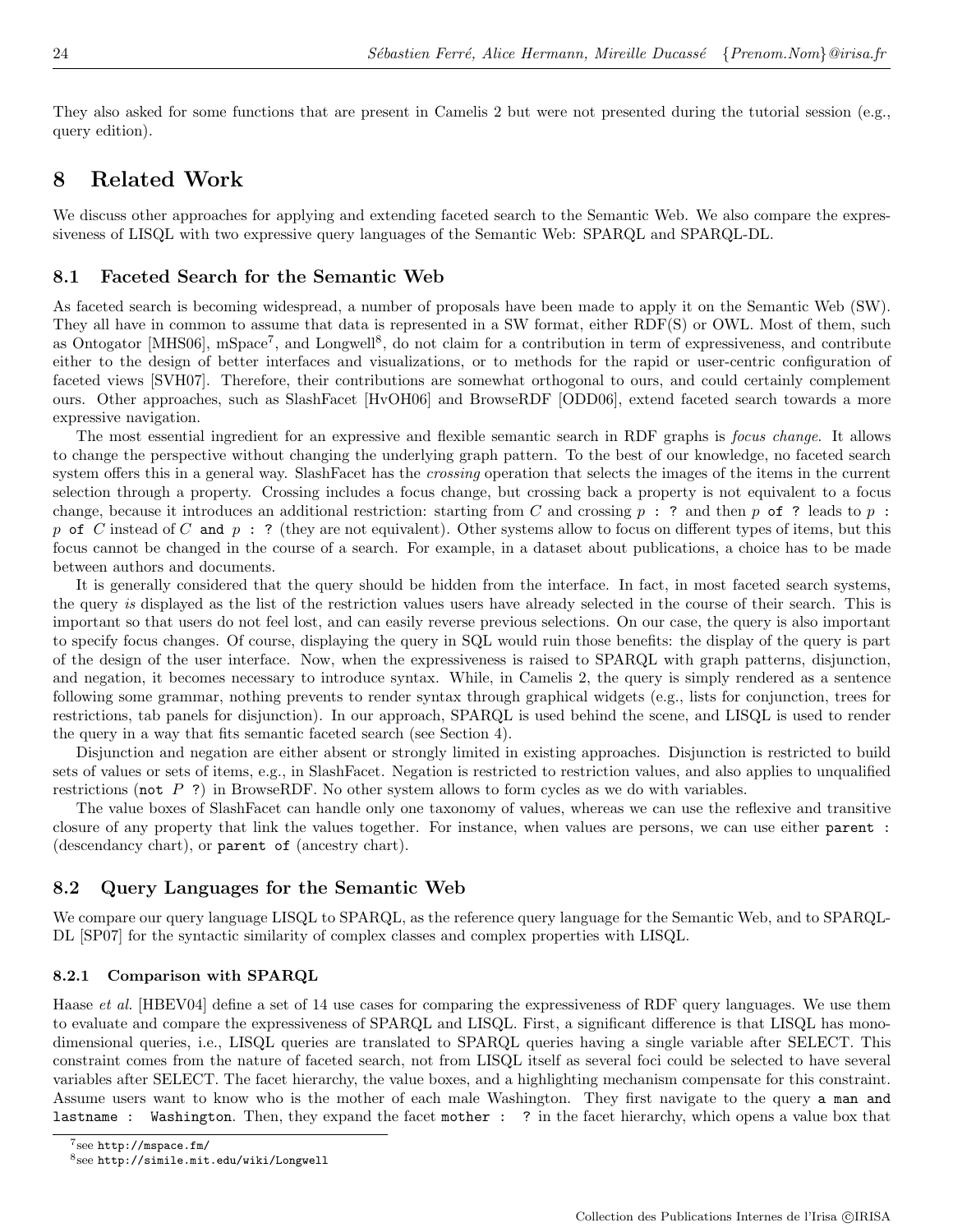lists the mothers of male Washingtons, and for each mother, tells how many children she has among them. The associations between male Washingtons and their mothers are accessible by a dynamic highlighting mechanism. When selecting a male Washington (in the extension box), his mother is highlighted in the value box. Symmetrically, when a mother is selected in the value box, her children are highlighted in the extension box.

The use cases SPARQL and LISQL have in common are path expressions (e.g., "the name of the author of some publication X"), union/disjunction, partial support for collections and containers, support for literals, and entailment through class and property hierarchies. Compared to SPARQL, LISQL has not the OPTIONAL construct because it is useless in onedimensional queries. The difference/negation use case is covered in extensions of SPARQL with the operator MINUS of Angles and Gutierrez [AG08], or the operator NOT EXISTS of SPARQL 1.1. The recursion use case (transitive closure in LISQL) is covered in nSPARQL [PAG08], an extension of SPARQL with nested regular expressions. LISQL supports restricted forms of aggregation and grouping, but enough to cover the aggregation use case. The restriction is that only the count aggregator can be used, and grouping can be done only along one dimension. For example, Figure 2 shows in the value box (V) "the number of male Washingtons by birthplace". The reification use case is covered by SPARQL: e.g., "the person who has classified the publication X". As defined in Section 4, LISQL does not cover it, but its implementation in Camelis 2 does. The LISQL query for the previous example is (a publication and ?X and topic (classifier : ?) : ?), where the complex class into brackets after topic put a constraint on the reified triple whose predicate is topic. This complex class can be navigated to, like other complex classes.

In total, SPARQL scores 9.5/14, LISQL scores 8/14, as defined in Section 4, and scores 10/14, as implemented in Camelis 2. In fact, SPARQL and LISQL have a similar expressiveness, and most differences can be removed by extending either language: adding difference/negation and recursion to SPARQL; adding multiple foci and optional pattern to LISQL.

#### 8.2.2 Comparison with SPARQL-DL

Syntactically, LISQL complex classes are similar to complex classes as defined in OWL-DL. This suggests that SPARQL-DL [SP07] could be used instead of SPARQL to translate from the LISQL syntax. However, this is not possible because SPARQL-DL is restricted to conjunctive queries, and variables cannot occur in complex classes. On one hand, a LISQL query that contains disjunctions and negations but no variables (hence no cycles) and the default focus, can be translated to a SPARQL-DL query in the form  $Type(?x,C)$ , where C is a complex class that has the same abstract syntax as the LISQL query. For example, the LISQL query a man and birth : (year : (1601 or 1649) and place : not in England) can be translated to

```
Type(?x, and(
   man,
   some(birth, and(
     some(year, or(\\{1601\},\\\{1649\})),
     some(place, not(some(in, \{England\})))
)))).
```
On the other hand, a LISQL query that contains variables but neither disjunction nor negation, can be translated in a similar way to SPARQL, using in fact the common subset between SPARQL and SPARQL-DL. For example, the LISQL query a man and father : ?X and mother : spouse of ?X can be translated to

```
Type(?z,man),
PropertyValue(?z,father,?x),
PropertyValue(?z,mother,?y),
PropertyValue(?x,spouse,?y).
```
The two kinds of translations cannot be reconciled in the general case, in particular when variables occur in the scope of negation of disjunction.

In fact, SPARQL-DL and LISQL work at different level, and might complement each other by benefiting from a comparable syntax. SPARQL-DL, like OWL-DL, works at the *intentional* level, whereas LISQL and SPARQL work at the *extensional* level. The intentional level is associated to open world assumption, and ontological reasoning. The extensional level is associated to closed world assumption, and query answering over a unique and finite interpretation, namely a RDF graph.

# 9 Conclusion

We have introduced *semantic faceted search* as a search paradigm for Semantic Web knowledge bases, in particular RDF graphs. It combines the expressiveness of the SPARQL query language, and the benefits of exploratory search and faceted search. Exploratory search is formalized as a graph, where nodes are queries, and edges are query transformations. The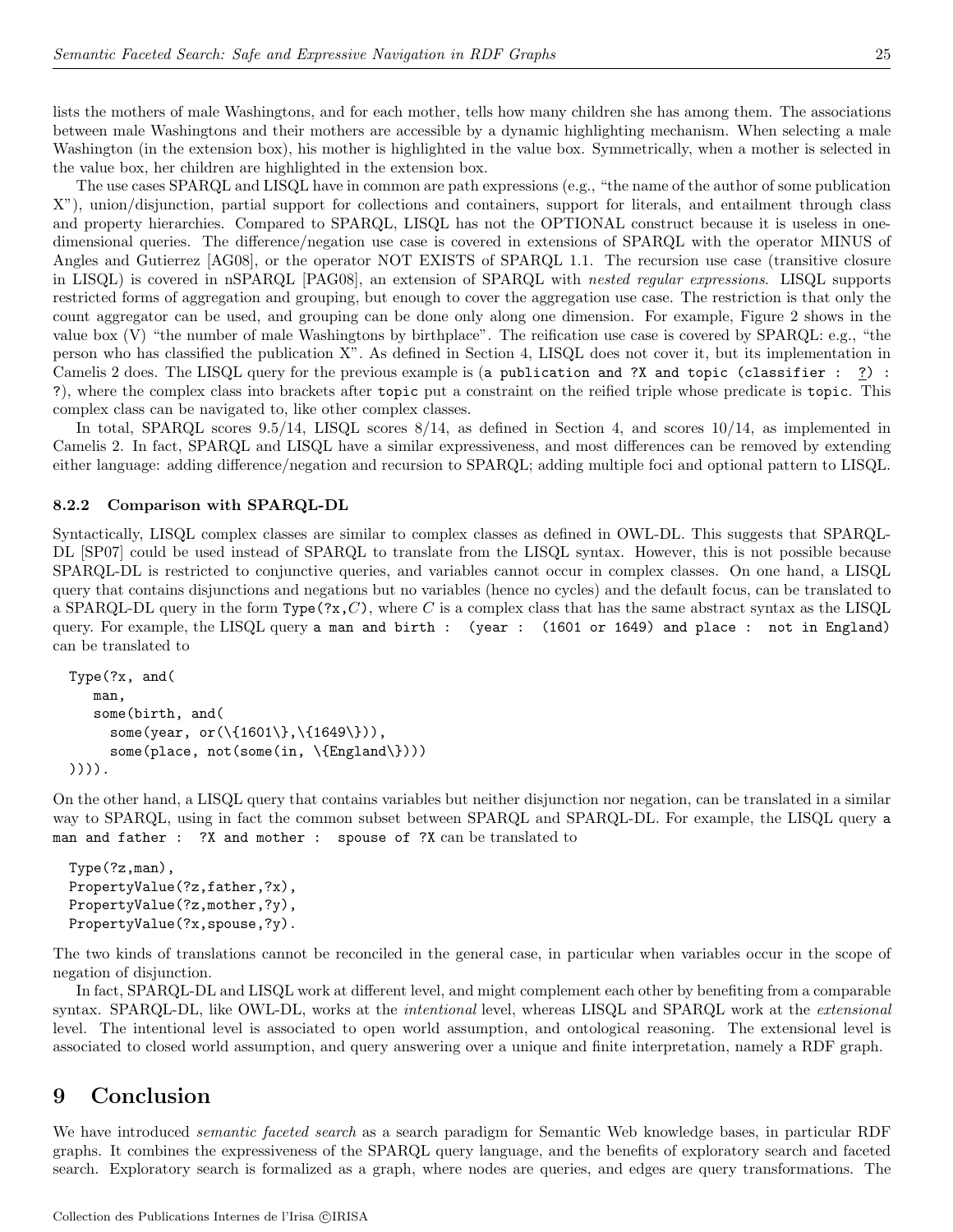navigation graph is proved to be safe, because whatever the path of query transformations, the set of answers of the current query is never empty. It is proved locally-finite, because the number of available query transformations is always finite. It is also proved complete w.r.t. the query language, because for every query, there is a navigation path that leads to it, unless this query is not safe. Finally, it is as efficient as standard faceted search w.r.t. the computation of facets and restriction values. The completeness proof is the key result here because it draws an equivalence between expressive querying and exploratory search, therefore totally liberating users from editing queries, even the most complex ones.

The user interface of semantic faceted search includes the user interface of other faceted search systems, and can be used as such. It adds a query box to tell users where they are in their search, and to allow them to change the focus or to remove query parts. It also adds a few controls for applying some query transformations such as insertion/deletion of disjunction, negation, and variables. We have introduced a new query syntax, LISQL, to better fit with a faceted interface and query transformations. The LISQL syntax can be seen as an extension of either Turtle or OWL-DL complex classes. Beside the list of selected items, the user interface has a hierarchy of facets organizing classes and properties by subsumption, and value boxes that can be displayed as flat lists or as various taxonomies automatically derived from the dataset.

Semantic faceted search has been implemented as a prototype, Camelis 2. Its usability has been demonstrated through a user study, where, after a short training, all subjects were able to answer simple questions, and most of them were able to answer complex questions involving disjunction, negation, or cycles. This means semantic faceted search retains the ease-of-use of other faceted search systems, and reaches the expressiveness of query languages such as SPARQL.

We think that semantic faceted search is not tied to LISQL/SPARQL, and can be adapted to other query languages. Indeed, the definition of a navigation graph only requires the definition of the extension of a query, i.e., its set of answers, and the definition of query transformations. The hard part is then to prove that the resulting navigation graph is safe, locally-finite, and complete, which we have successfully done here for LISQL/SPARQL.

Acknowledgments. We would like to thank the 20 students, from the University of Rennes 1 and the INSA engineering school, for their volunteer participation to the usability evaluation.

# References

- [AG08] R. Angles and C. Gutierrez. The expressive power of SPARQL. In A. P. Sheth *et al*, editor, *Int. Semantic Web* Conf., LNCS 5318, pages 114–129. Springer, 2008.
- [BCM<sup>+</sup>03] F. Baader, D. Calvanese, D. L. McGuinness, D. Nardi, and P. F. Patel-Schneider, editors. *The Description Logic* Handbook: Theory, Implementation, and Applications. Cambridge University Press, 2003.
- [BKK05] A. Bernstein, E. Kaufmann, and C. Kaiser. Querying the semantic web with Ginseng: A guided input natural language search engine. In Work. Information Technology and Systems (WITS), 2005.
- [Bro96] J. Brooke. SUS: A quick and dirty usability scale. In P. Jordan, B. Thomas, B. Weerdmeester, and A. McClelland, editors, Usability evaluation in industry, pages 189–194. London: Taylor and Francis, 1996.
- [Fer09] S. Ferré. Camelis: a logical information system to organize and browse a collection of documents. Int. J. General Systems, 38(4), 2009.
- [FHH04] R. Fikes, P. J. Hayes, and I. Horrocks. OWL-QL a language for deductive query answering on the semantic web. J. Web Semantic, 2(1):19–29, 2004.
- [FR00] S. Ferré and O. Ridoux. A file system based on concept analysis. In Y. Sagiv, editor, *Int. Conf. Rules and Objects* in Databases, LNCS 1861, pages 1033–1047. Springer, 2000.
- [FR04] S. Ferré and O. Ridoux. An introduction to logical information systems. Information Processing  $\mathcal{C}$  Management, 40(3):383–419, 2004.
- [FR07] S. Ferr´e and O. Ridoux. Logical information systems: from taxonomies to logics. In Int. Work. Dynamic Taxonomies and Faceted Search (FIND), pages 212–216. IEEE Computer Society, 2007.
- [GW99] B. Ganter and R. Wille. Formal Concept Analysis Mathematical Foundations. Springer, 1999.
- [HBEV04] P. Haase, J. Broekstra, A. Eberhart, and R. Volz. A comparison of RDF query languages. In S.A. McIlraith et al., editor, Int. Semantic Web Conf., LNCS 3298, pages 502–517. Springer, 2004.
- [HEE<sup>+</sup>02] M. Hearst, A. Elliott, J. English, R. Sinha, K. Swearingen, and K.-P. Yee. Finding the flow in web site search. Communications of the ACM, 45(9):42–49, 2002.